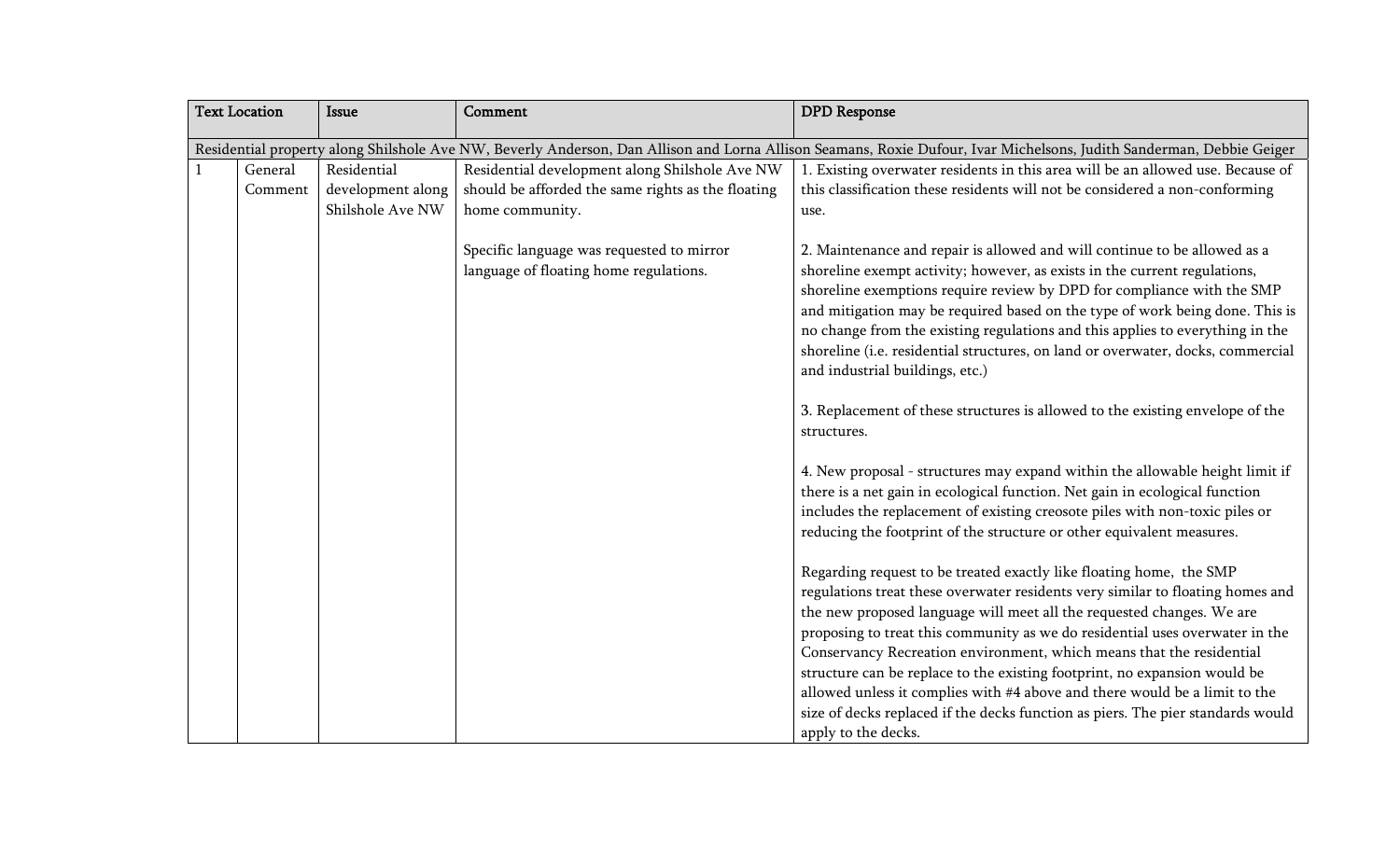|                | <b>Text Location</b>           | <b>Issue</b>                                                                                                            | Comment                                                                                                                                    | <b>DPD</b> Response                                                                                                                                                                                                                                                                                                                                                                                                                                                                                                                           |
|----------------|--------------------------------|-------------------------------------------------------------------------------------------------------------------------|--------------------------------------------------------------------------------------------------------------------------------------------|-----------------------------------------------------------------------------------------------------------------------------------------------------------------------------------------------------------------------------------------------------------------------------------------------------------------------------------------------------------------------------------------------------------------------------------------------------------------------------------------------------------------------------------------------|
|                |                                |                                                                                                                         |                                                                                                                                            | We cannot treat this overwater pier community exactly like floating homes<br>because this would not comply with the Department of Ecology's Guidelines<br>WAC 173-26, which we are required to follow.                                                                                                                                                                                                                                                                                                                                        |
|                |                                | Bloxom Houseboat Replacement Team                                                                                       |                                                                                                                                            |                                                                                                                                                                                                                                                                                                                                                                                                                                                                                                                                               |
| $\overline{2}$ | General<br>Comment             | Houseboats/<br>floating homes                                                                                           | Requesting basements to be allowed in houseboats<br>and floating homes and the use of vegetated<br>islands as mitigation for the basements | Expansion of living space is not allowed because of WAC 173-26-241(3)(j)<br>states that overwater residences should be prohibited. Existing floating homes<br>can replace to their existing size and increase height according to the<br>standards found in Section 23.60.202 of the SMP regulations.<br>Regarding the request to use vegetated islands for mitigation. Additional<br>information is needed regarding the ecological benefits using artificial<br>structures to plant vegetation on any water body. Please consult with local |
|                | Floating Home Asssociatoin     |                                                                                                                         |                                                                                                                                            | fisheries experts regarding the validity of your proposal.                                                                                                                                                                                                                                                                                                                                                                                                                                                                                    |
| 3              | General<br>Comment             | Terms uses in the<br>Section 23.60.202                                                                                  | Site, moorage and float.                                                                                                                   | These terms are defined in the definitions section See Section 23.60.912 and<br>the terms "Float", "Floating home moorage", "Floating home" and "Floating<br>home site"                                                                                                                                                                                                                                                                                                                                                                       |
| 4              | Section<br>23.60.202.<br>B.1.c | "Floating homes<br>may not relocate<br>to that portion of a<br>floating home<br>moorage<br>occupying<br>public waters." | Floating homes should be allowed to relocate to<br>public waters.                                                                          | DPD disagrees with the comment because floating homes should be required<br>to be on private property not public property. Public property should be<br>preserved for us by all the public not an individual floating home.                                                                                                                                                                                                                                                                                                                   |
| 5              | Section<br>23.60.202.<br>B.3.a | a. Total water<br>coverage of<br>floating home<br>moorages,<br>including all piers,<br>shall not be<br>increased above  | This section should be rewritten to ensure<br>accommodation of safe harbor situations.                                                     | This section of the regulations and the Safe Harbor provisions are in the<br>existing regulations.<br>Also, there have been additional allowances for the creation of new moorage<br>to accommodate "Safe Harbor" floating homes therefore the revised code is<br>more accommodating than the existing regulations.                                                                                                                                                                                                                           |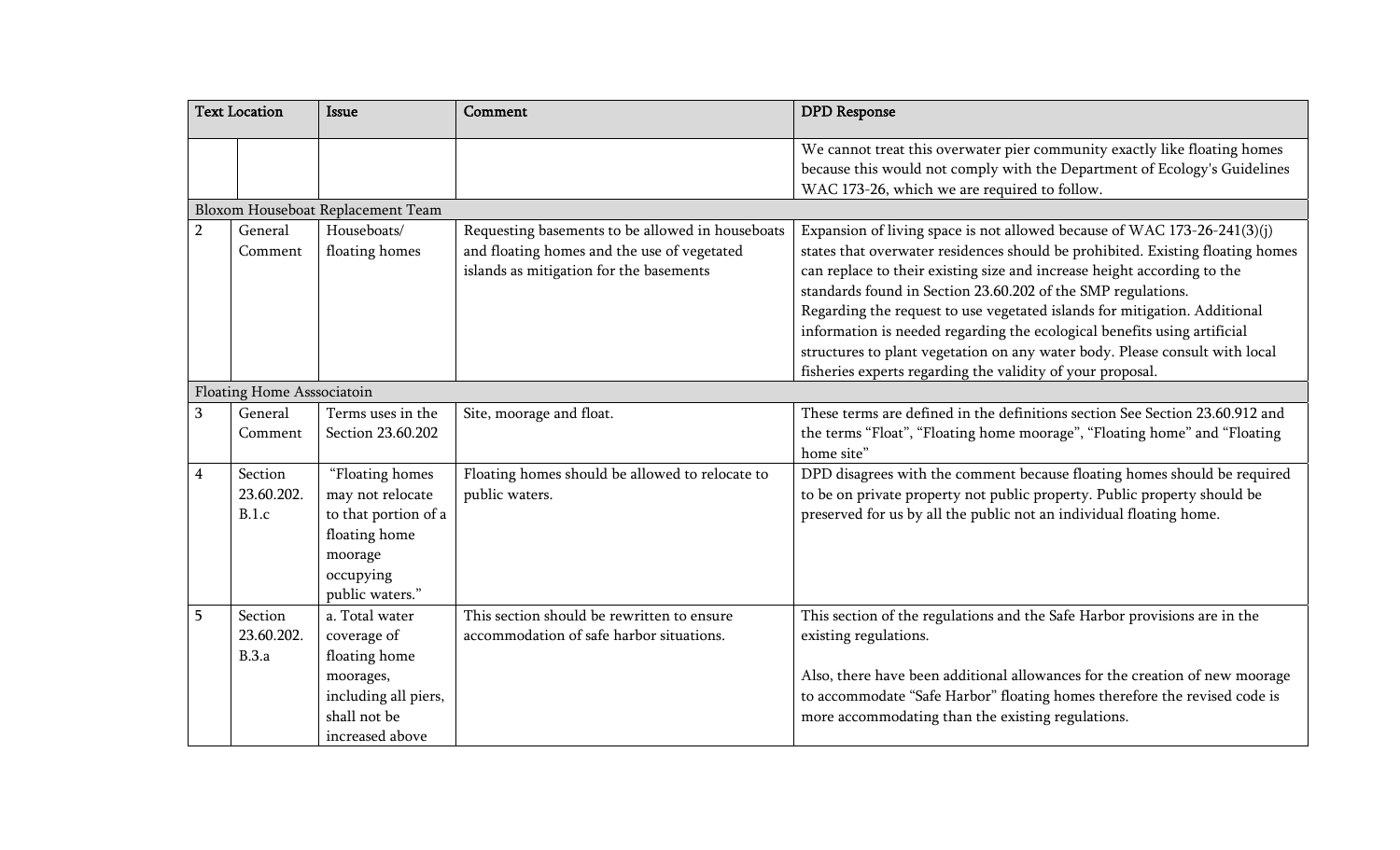|                | <b>Text Location</b>           | Issue                                                                                                                                                                                                             | Comment                                                                                                                                                                                                                                                                                                                                                        | <b>DPD</b> Response                                                                                                                |
|----------------|--------------------------------|-------------------------------------------------------------------------------------------------------------------------------------------------------------------------------------------------------------------|----------------------------------------------------------------------------------------------------------------------------------------------------------------------------------------------------------------------------------------------------------------------------------------------------------------------------------------------------------------|------------------------------------------------------------------------------------------------------------------------------------|
|                |                                | 45% of the<br>submerged area or<br>the currently<br>existing coverage,<br>whichever<br>is greater,<br>including the<br>floating home;"                                                                            |                                                                                                                                                                                                                                                                                                                                                                |                                                                                                                                    |
| 6              | 23.60.202.<br>B.3.c            | "c. Existing<br>floating home sites<br>shall not be<br>expanded in a<br>manner that could<br>result in the<br>blockage of the<br>view corridor from<br>the waterward end<br>of a pier."                           | Using the language "could result" when referring<br>to "blockage of the view corridor" would result<br>in arbitrary and subjective regulation of expansion<br>of floating homes and is an unreasonable<br>condition. This standard is vague, overly broad<br>and should not be a basis upon which to<br>condition remodels or expansions of floating<br>homes. | Section revised to state the expansion will not result in blockage of the view<br>corridor from the waterward end of a pier.       |
| $\overline{7}$ | Section<br>23.60.202.<br>B.3.d | d. Existing floating<br>home moorages<br>shall not be<br>reconfigured and<br>existing floating<br>homes<br>shall not be<br>relocated within a<br>floating home<br>moorage site<br>unless the<br>standards of this | There should be no restrictions on reconfiguring<br>or relocating floating homes within a particular<br>moorage, especially when there is no net increase<br>in overwater coverage. Reconfiguring or<br>relocating within a moorage may be necessary in<br>situations where leases or permits are not<br>renewed (e.g., DNR, street-ends).                     | The provision allows an additional allowance. The alternative would be to<br>only allow reconfiguration if it meets the standards. |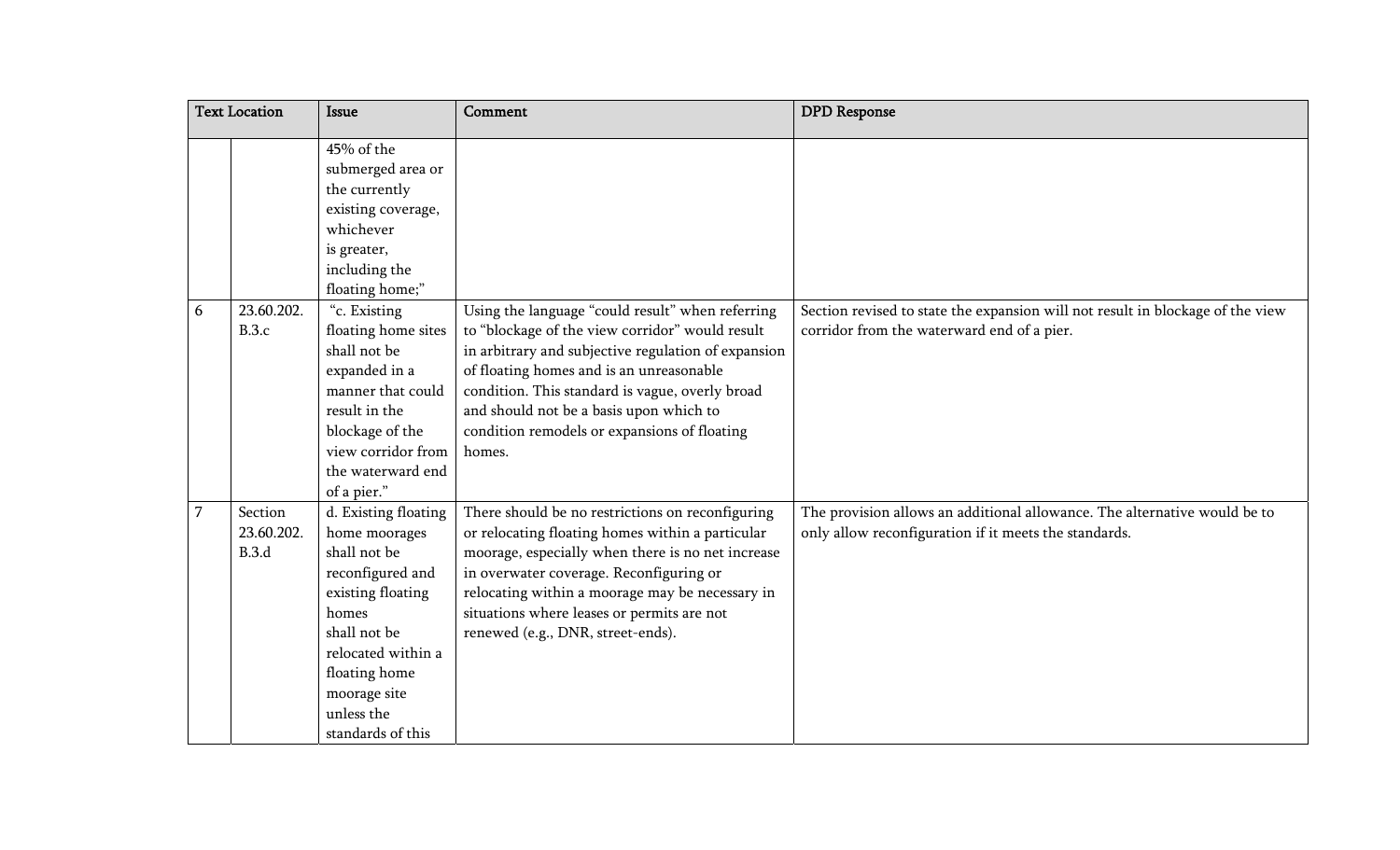|    | <b>Text Location</b>                  | Issue                                                                                                                                                                                                    | Comment                                                                                                                                                                                                                                                               | <b>DPD</b> Response                                                                                                                                                                                                                                                                                                                                                      |
|----|---------------------------------------|----------------------------------------------------------------------------------------------------------------------------------------------------------------------------------------------------------|-----------------------------------------------------------------------------------------------------------------------------------------------------------------------------------------------------------------------------------------------------------------------|--------------------------------------------------------------------------------------------------------------------------------------------------------------------------------------------------------------------------------------------------------------------------------------------------------------------------------------------------------------------------|
|    |                                       | Section 23.60.202<br>are met or the<br>Director<br>determines that<br>the standards<br>cannot be met at<br>the site and the<br>reconfiguration or<br>relocation will<br>result in improved<br>ecological |                                                                                                                                                                                                                                                                       |                                                                                                                                                                                                                                                                                                                                                                          |
| 8  | Section<br>23.60.202.<br><b>B.3.4</b> | functions."<br>4. Floating home<br>moorages shall not<br>provide moorage<br>to floating homes<br>that do not display<br>a registration<br>number issued<br>under subsection<br>23.60.202.G."             | This section should read as follows: "Floating<br>home moorages shall only provide moorage to<br>floating homes that are allowed under subsection<br>23.60.202.A.1." Please see our comments<br>under Section G regarding registration numbers<br>for floating homes. | DPD is reviewing this request and will determine if the King County's system<br>can be used for this requirement.                                                                                                                                                                                                                                                        |
| 9  | Section C.1                           |                                                                                                                                                                                                          | Height should not be regulated                                                                                                                                                                                                                                        | It was requested by the president of the Floating Home Association at a<br>meeting with the City to regulate heights. Additionally, floating homes block<br>views, views are of the water are to be protected under the Shoreline<br>Management Act and height restrictions are one way to reduce view<br>blockages; therefore, no changes to this section are proposed. |
| 10 |                                       | "1. Floating homes<br>are required to be<br>moored at sites<br>established as                                                                                                                            | For clarity, this section should be rewritten as<br>follows, "Floating homes are required to be<br>moored at slips located on legally established<br>floating homes moorages.                                                                                         | Please see above response regarding definitions.                                                                                                                                                                                                                                                                                                                         |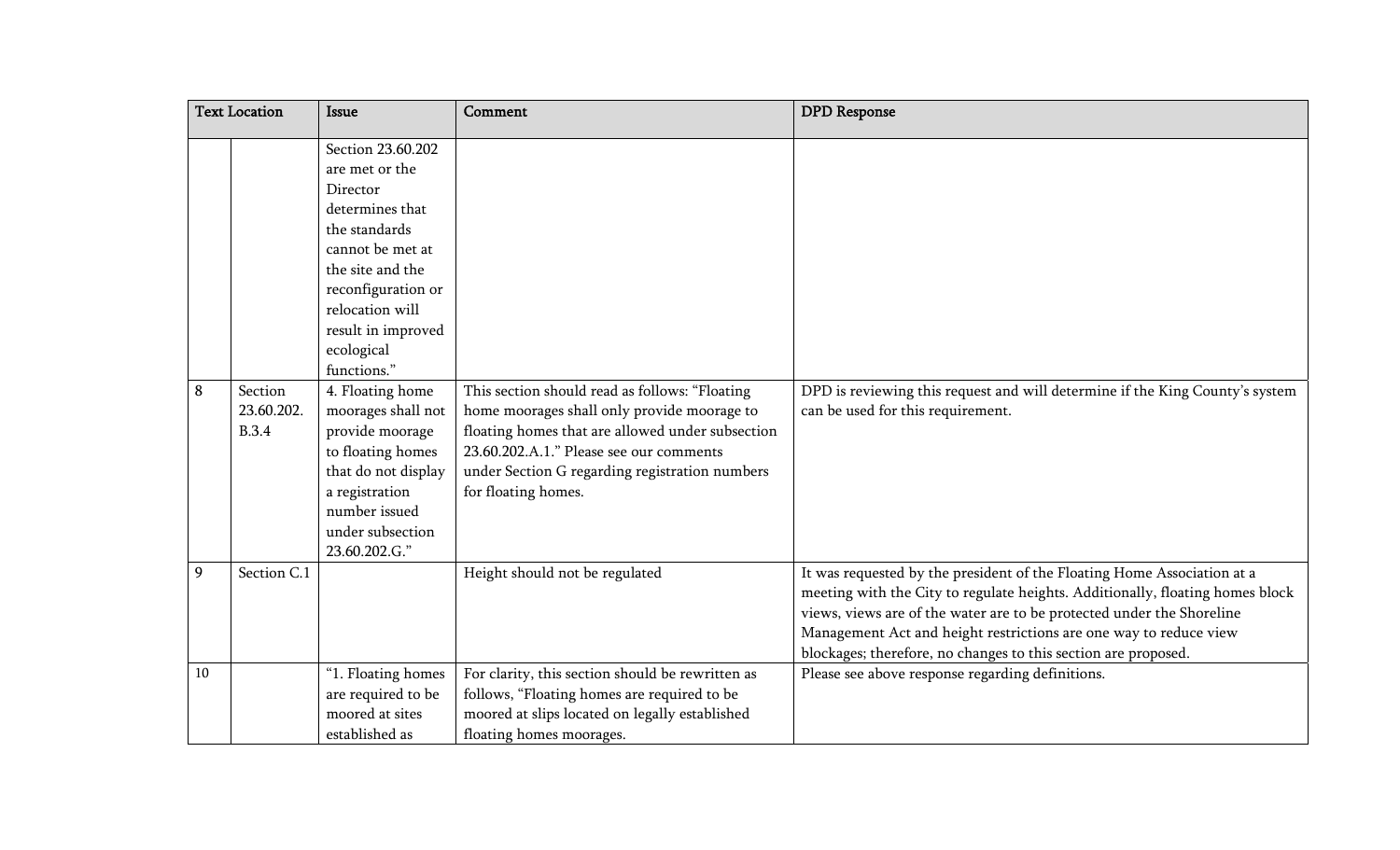| <b>Text Location</b> |         | Issue               | Comment                                           | <b>DPD</b> Response                                                         |
|----------------------|---------|---------------------|---------------------------------------------------|-----------------------------------------------------------------------------|
|                      |         | floating home       |                                                   |                                                                             |
|                      |         | moorages.""         |                                                   |                                                                             |
| 11                   | Section | 1) The minimum      | Given that no satisfactory definition of "float"  | See above comment regarding definitions. DPD has defined "float" and this   |
|                      | D.5.c.1 | distance between    | exists, this section should be rewritten without  | section can be implemented based on that definitions.                       |
|                      |         | adjacent floating   | the use of the word float                         |                                                                             |
|                      |         | home floats or      |                                                   |                                                                             |
|                      |         | walls is not        |                                                   |                                                                             |
|                      |         | reduced             |                                                   |                                                                             |
|                      |         | below 10 feet or    |                                                   |                                                                             |
|                      |         | the existing        |                                                   |                                                                             |
|                      |         | distance,           |                                                   |                                                                             |
|                      |         | whichever is less,  |                                                   |                                                                             |
|                      |         | and shall not be    |                                                   |                                                                             |
|                      |         | less than 6 feet if |                                                   |                                                                             |
|                      |         | the floating home   |                                                   |                                                                             |
|                      |         | is being replaced." |                                                   |                                                                             |
| 12                   | Section |                     | Remove the word float because                     | See above comment                                                           |
|                      | D.5.c.2 |                     |                                                   |                                                                             |
| 13                   | Section | "d. No new          | Request that accessory floats can be transferred. | This is a non-conforming use overwater and as such should not be allowed to |
|                      | D.5.d   | accessory floating  |                                                   | be transferred.                                                             |
|                      |         | structures are      |                                                   |                                                                             |
|                      |         | allowed. Accessory  |                                                   |                                                                             |
|                      |         | floating structures |                                                   |                                                                             |
|                      |         | that                |                                                   |                                                                             |
|                      |         | have been           |                                                   |                                                                             |
|                      |         | continously in use  |                                                   |                                                                             |
|                      |         | since March 1,      |                                                   |                                                                             |
|                      |         | 1977, may be        |                                                   |                                                                             |
|                      |         | maintained or       |                                                   |                                                                             |
|                      |         | replaced or         |                                                   |                                                                             |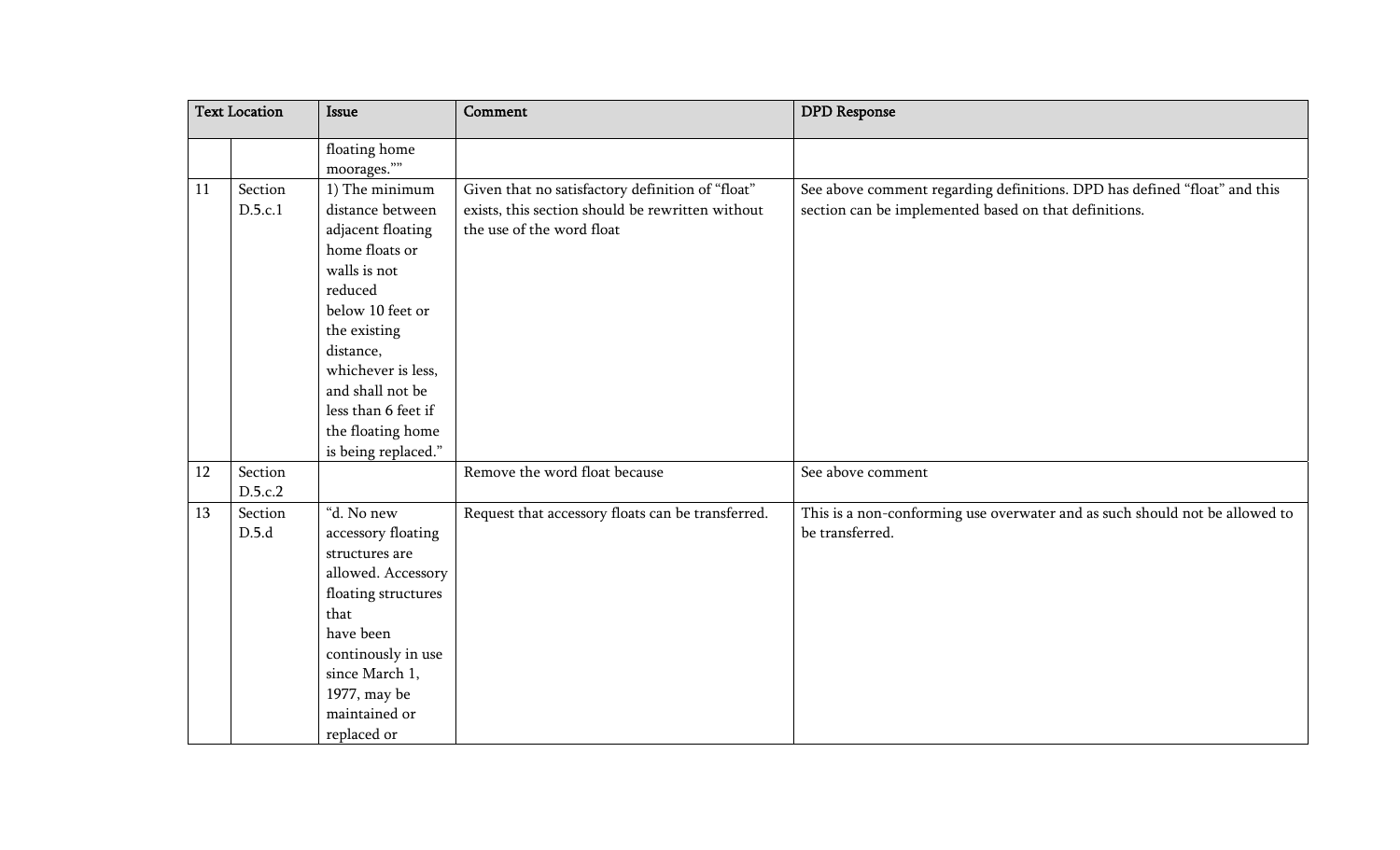|    | <b>Text Location</b> | <b>Issue</b>                                                                                                                                                                               | Comment                                                                                                                                                                                                                                                                                                                                                                                 | <b>DPD</b> Response                                                                                                                                                                                                                                                                         |
|----|----------------------|--------------------------------------------------------------------------------------------------------------------------------------------------------------------------------------------|-----------------------------------------------------------------------------------------------------------------------------------------------------------------------------------------------------------------------------------------------------------------------------------------------------------------------------------------------------------------------------------------|---------------------------------------------------------------------------------------------------------------------------------------------------------------------------------------------------------------------------------------------------------------------------------------------|
|    |                      | relocated with the<br>associated floating<br>home but not<br>expanded or<br>transferred."                                                                                                  |                                                                                                                                                                                                                                                                                                                                                                                         |                                                                                                                                                                                                                                                                                             |
| 14 | Section<br>D.5.e     | "e. The design of<br>the floating home<br>does not block the<br>view from the<br>waterward end of<br>a pier, more than<br>any existing view<br>blockage."                                  | Request this section be deleted.                                                                                                                                                                                                                                                                                                                                                        | Views of the water are protected under the SMA and this provision preserves<br>the views down a dock as they exist now.                                                                                                                                                                     |
| 15 | Section<br>D.5.g     | "g. Unenclosed<br>Styrofoam or<br>similar material<br>that has the<br>potential to break<br>apart is prohibited<br>in floats."                                                             | Given that any number of types of flotation,<br>including traditional old growth cedar logs, could<br>be construed as being similar to unenclosed<br>Styrofoam and having the potential to break apart,<br>this section should be rewritten as follows, "g.<br>Unenclosed Styrofoam may not be added to<br>existing floats or used in new floats."                                      | Float material that breaks apart should not be used for floating because if the<br>material breaks apart that means that it can leave the site and therefore<br>becomes a floating hazard and garbage, neither of which are allowed to be in<br>the water per the Shoreline Management Act. |
| 16 | Section<br>D.5.h     | "h. Floats shall be<br>maintained and<br>repaired using the<br>minimum amount<br>of structure below<br>OHW necessary to<br>maintain<br>floatation. At the<br>time of<br>replacement of the | The word "replacement" as regards the floating<br>home is ambiguous in this context. This section<br>should be triggered only when a floating home is<br>completely demolished, leaving only the<br>existing float. As new floats by definition would<br>not include materials that provide minimal or<br>no flotation, it is not necessary that they be<br>referenced in this section. | Comment is not clear.<br>This section is referring to replacement of either the float or floating home<br>and is not referring to new floats. The requirement is for the replacement of<br>existing float or the replacement of the floating home.                                          |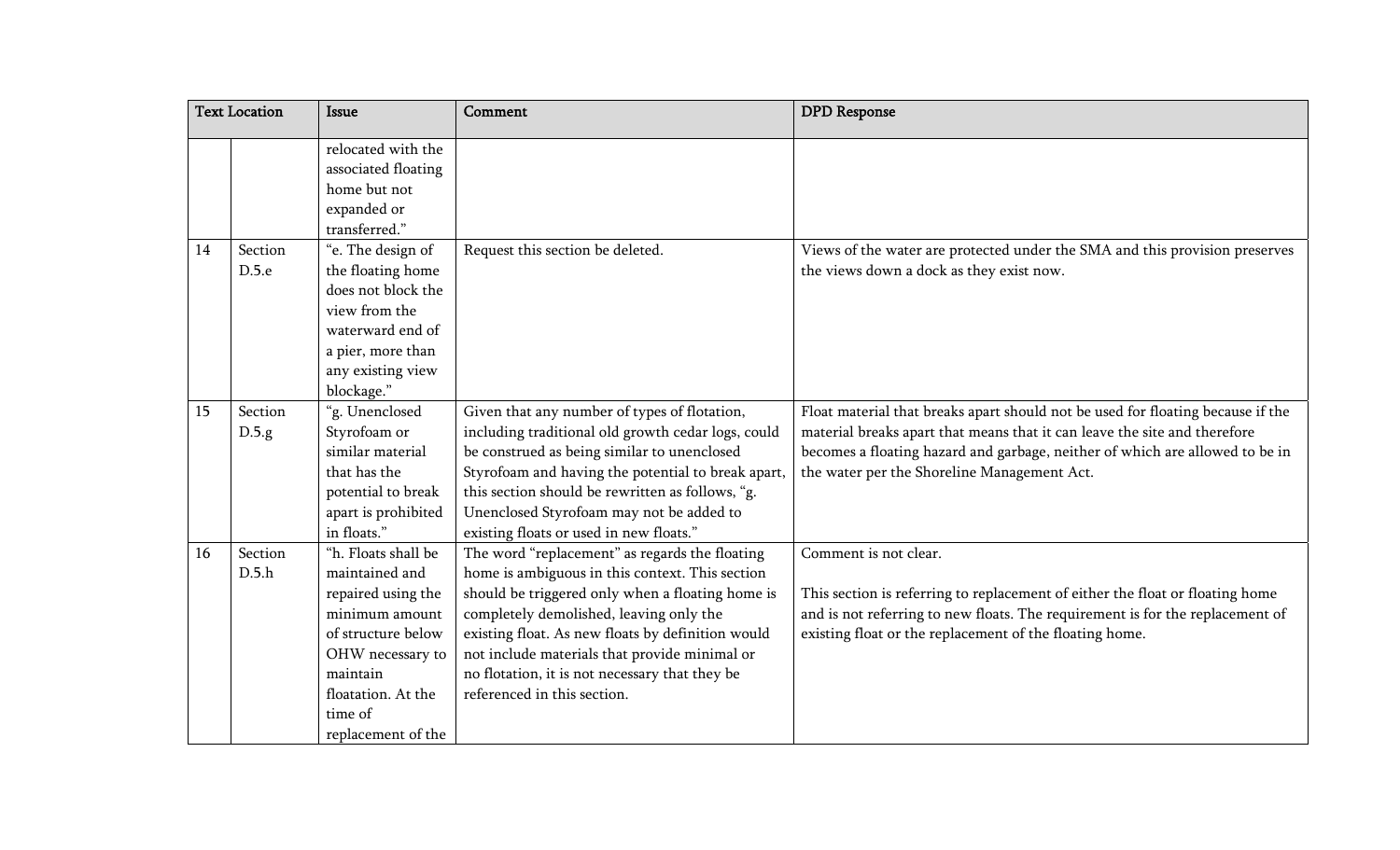|    | <b>Text Location</b> | Issue                                                                                                                                                                                                                                                                                                                                                                                                                                                                                                        | Comment                                                                                                                                                                                                                                                                                                                                   | <b>DPD</b> Response                                                                                                                                                                                                                                                                       |
|----|----------------------|--------------------------------------------------------------------------------------------------------------------------------------------------------------------------------------------------------------------------------------------------------------------------------------------------------------------------------------------------------------------------------------------------------------------------------------------------------------------------------------------------------------|-------------------------------------------------------------------------------------------------------------------------------------------------------------------------------------------------------------------------------------------------------------------------------------------------------------------------------------------|-------------------------------------------------------------------------------------------------------------------------------------------------------------------------------------------------------------------------------------------------------------------------------------------|
| 17 | Section<br>D.5.i     | float and/or<br>floating home, any<br>structure below<br>OHW and outside<br>the primary float<br>structure that<br>provides minimal<br>or no floatation<br>shall be removed."<br>"i. Moorage Plan.<br>Any proposal to<br>replace, remodel,<br>rebuild, or relocate<br>a floating home<br>shall be<br>accompanied by an<br>accurate, fully<br>dimensioned<br>moorage site plan,<br>at a scale of not<br>less than 1 inch to<br>20 feet, unless<br>such plan is<br>already on file<br>with the<br>Department." | Due to the costliness of creating such a moorage<br>plan, this section should only go into effect<br>when a floating home is replaced, completely<br>rebuilt or relocated. Clarification is necessary as<br>to whether "moorage site plan" refers to the<br>individual slip, the dock or a grouping of docks<br>under the same ownership. | This code section is existing language and is required in order to implement<br>the regulations.<br>Section revised to delete the term "moorage" and refer to floating home site<br>plan. See the definition of floating home site.                                                       |
| 18 | Section<br>D.6.b     | "the replacement<br>is performed<br>within 12 months<br>of any removal or                                                                                                                                                                                                                                                                                                                                                                                                                                    | Though aware of Director's Rule 16-99, we are<br>concerned that the twelve month limitation on<br>replacement would make certain replacements<br>impossible to complete. For example, a home                                                                                                                                              | These regulations are specific to floating home located outside the<br>construction limit and are reasonable to allow replacement of such floating<br>home in these locations. Additionally these are existing regulations and they<br>have not been proven to be unworkable in the past. |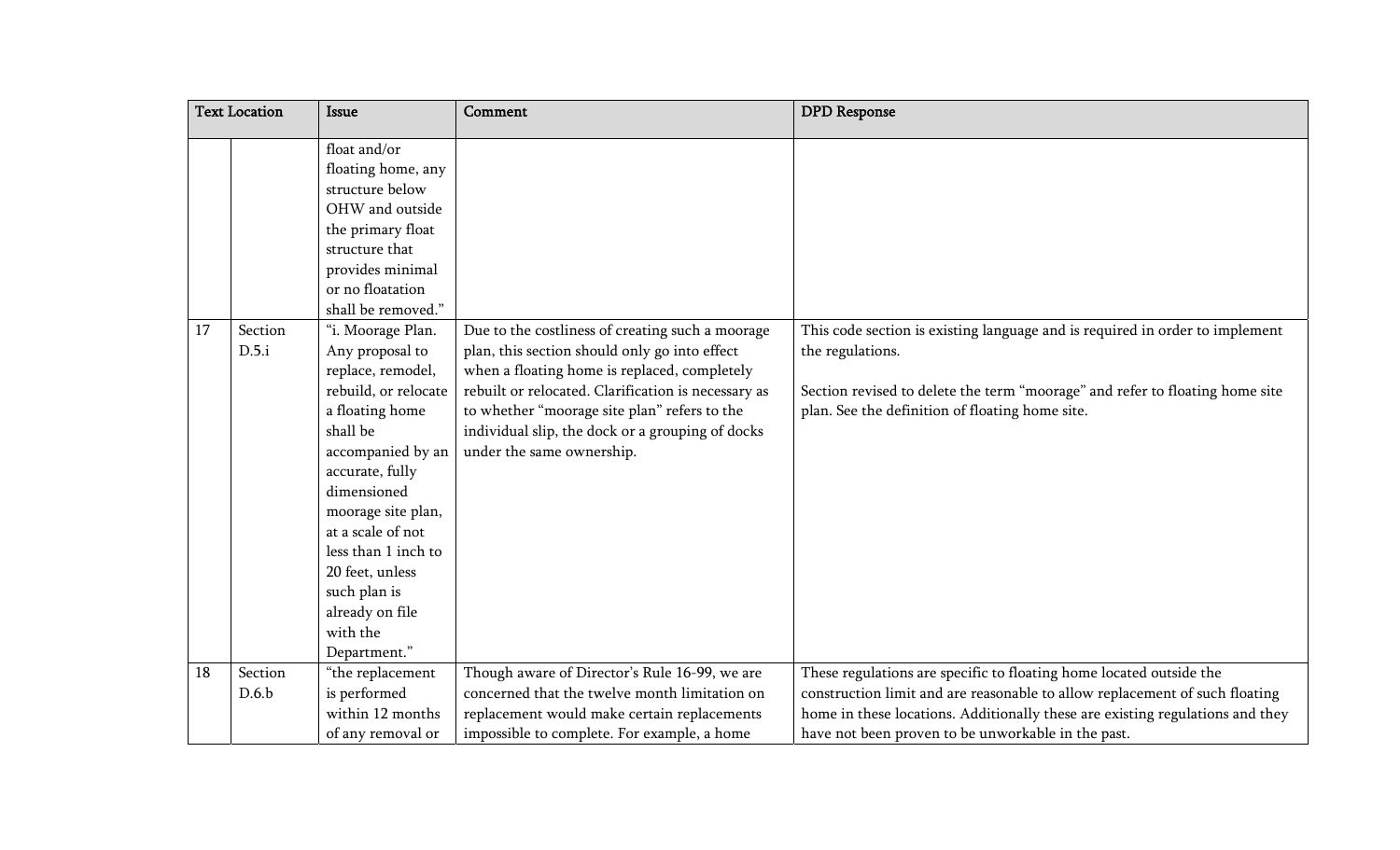|    | <b>Text Location</b> | <b>Issue</b>                        | Comment                                                                                                                                                                                                                                                                                                                                                                         | <b>DPD</b> Response                                                                 |
|----|----------------------|-------------------------------------|---------------------------------------------------------------------------------------------------------------------------------------------------------------------------------------------------------------------------------------------------------------------------------------------------------------------------------------------------------------------------------|-------------------------------------------------------------------------------------|
|    |                      | demolition                          | that burns, thus requiring the homeowner to<br>work for months or even years with an insurance<br>company in order to access the funds to replace<br>their home, could not be replaced within twelve<br>months. Permits also often take years to obtain.<br>These are just two examples of why the twelve<br>month limitation needs to be removed or<br>extended significantly. |                                                                                     |
|    |                      |                                     | The use of the word "performed" is vague in this<br>context and should be replaced with the word<br>"commenced."                                                                                                                                                                                                                                                                |                                                                                     |
| 19 |                      | Section E. Owners<br>and tenants of | The Floating Homes Association has developed<br>and published best management practices for the                                                                                                                                                                                                                                                                                 | DPD will work on a Director's Rule to incorporate the BMPs developed by<br>the FHA. |
|    |                      | floating homes                      | floating home community (See attached BMPs or                                                                                                                                                                                                                                                                                                                                   |                                                                                     |
|    |                      | shall use the best                  | find them on the internet at,                                                                                                                                                                                                                                                                                                                                                   |                                                                                     |
|    |                      | management                          | http://www.seattlefloatinghomes.org/bmps). We                                                                                                                                                                                                                                                                                                                                   |                                                                                     |
|    |                      | practices                           | believe that our voluntary commitment to                                                                                                                                                                                                                                                                                                                                        |                                                                                     |
|    |                      | to minimize                         | environmental principles will lead to a higher                                                                                                                                                                                                                                                                                                                                  |                                                                                     |
|    |                      | impacts on the                      | level of compliance than mandated regulations.                                                                                                                                                                                                                                                                                                                                  |                                                                                     |
|    |                      | aquatic                             | We recommend that, in place of the specific                                                                                                                                                                                                                                                                                                                                     |                                                                                     |
|    |                      | environment.                        | examples provided in DPD's draft language, DPD                                                                                                                                                                                                                                                                                                                                  |                                                                                     |
|    |                      |                                     | reference the Floating Homes Association's BMPs<br>in the regulations with the understanding that                                                                                                                                                                                                                                                                               |                                                                                     |
|    |                      |                                     | the Floating Homes Association and its members                                                                                                                                                                                                                                                                                                                                  |                                                                                     |
|    |                      |                                     | are dedicated to complying with our own,                                                                                                                                                                                                                                                                                                                                        |                                                                                     |
|    |                      |                                     | community developed best management practices.                                                                                                                                                                                                                                                                                                                                  |                                                                                     |
| 20 |                      | Section F.                          | We recommend that DPD work with the Floating                                                                                                                                                                                                                                                                                                                                    | DPD will work with the FHA on any Director's Rule that is developed.                |
|    |                      | The Director may                    | Homes Association to develop and implement                                                                                                                                                                                                                                                                                                                                      | However suggested language is not appropriate for regulations.                      |
|    |                      | establish                           | any additional best management practices as may                                                                                                                                                                                                                                                                                                                                 |                                                                                     |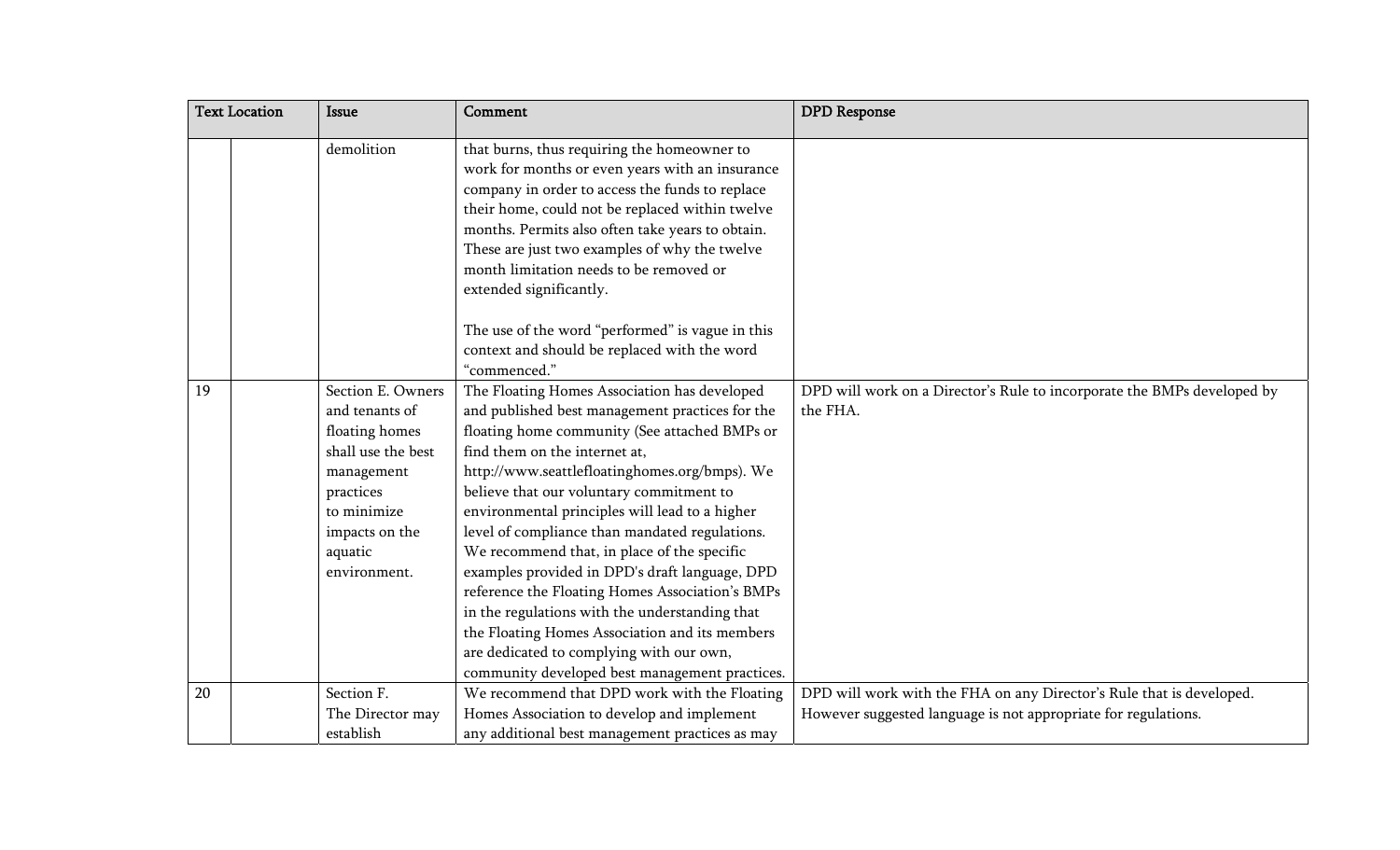|    | <b>Text Location</b> | <b>Issue</b>      | Comment                                            | <b>DPD</b> Response                                                          |
|----|----------------------|-------------------|----------------------------------------------------|------------------------------------------------------------------------------|
|    |                      | appropriate best  | be necessary in the future. This section should    |                                                                              |
|    |                      | management        | be rewritten as follows, "The Director may         |                                                                              |
|    |                      | practices to      | establish additional best management practices to  |                                                                              |
|    |                      | implement the     | implement the requirements of sub-section          |                                                                              |
|    |                      | requirements of   | 23.60.202.E after reasonable public involvement    |                                                                              |
|    |                      | sub-section       | and comment period." Mandatory community           |                                                                              |
|    |                      | 23.60.202.E by    | involvement will ensure that residents are         |                                                                              |
|    |                      | Director's Rule." | invested in compliance and that regulations are    |                                                                              |
|    |                      |                   | both practical for the community and protective    |                                                                              |
|    |                      |                   | of the environment.                                |                                                                              |
| 21 |                      | Section G.        | As all floating homes in Seattle have been         | DPD is reviewing this request and will determine if the King County's system |
|    |                      | Registration      | previously assigned a personal property tax        | can be used for this requirement.                                            |
|    |                      | numbers for       | account number by the King County Assessor's       |                                                                              |
|    |                      | floating homes    | office, it is not necessary to spend City funds or |                                                                              |
|    |                      |                   | administrative time to create a duplicate system.  |                                                                              |
|    |                      |                   | Surely the City can use the current County         |                                                                              |
|    |                      |                   | registration system for their purposes, making     |                                                                              |
|    |                      |                   | additional registration unnecessary. Avoiding a    |                                                                              |
|    |                      |                   | duplicate system would benefit both the City and   |                                                                              |
|    |                      |                   | any floating homes residents who may not be        |                                                                              |
|    |                      |                   | able to afford the extra registration fee or who   |                                                                              |
|    |                      |                   | may be confused about how to comply with a         |                                                                              |
|    |                      |                   | new, yet nearly identical system.                  |                                                                              |
|    | Gendler Mann LLP     |                   |                                                    |                                                                              |
| 22 | Section              | Regulations of    | Request to exclude these unnecessary changes or    | DPD has revised the regulations as requested. House barges with a means of   |
|    | 23.60.202            | house barges      | at a minimum either apply these regulations        | self propulsion and steering equipment are allowed as a non-conforming use.  |
|    |                      |                   | prospectively or authorize as a nonconforming use  |                                                                              |
|    |                      |                   | vessels whose primary purpose and use is           | The revise regulations comply with WAC 173-26-241(3)(j), which prohibits     |
|    |                      |                   | residential prior to the effective date of the     | new overwater residences                                                     |
|    |                      |                   | updated SMP changes                                |                                                                              |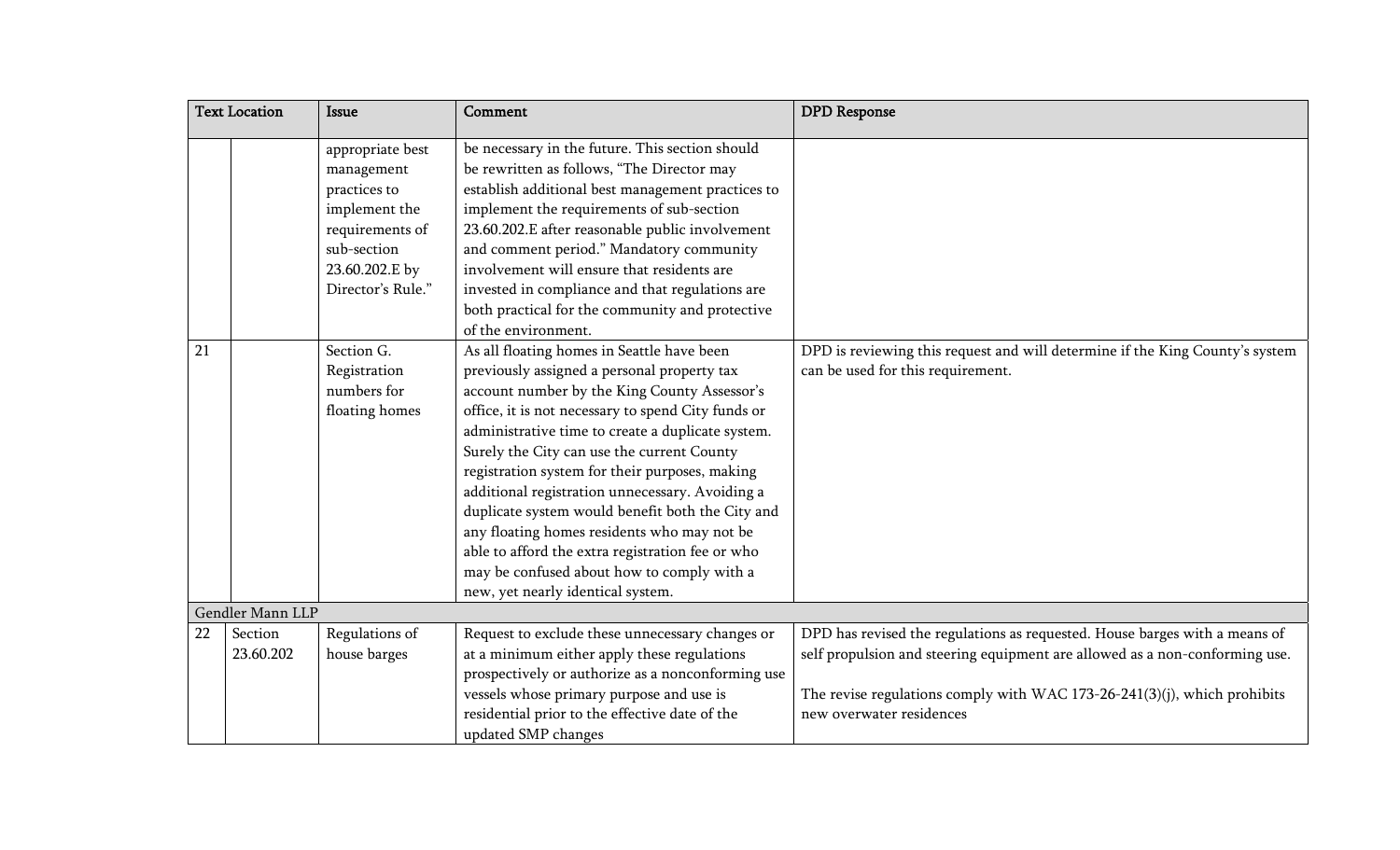|    | <b>Text Location</b> | <b>Issue</b>                        | Comment                                                                                                                                                                                                                                                                                                                                                                                                                                                                        | <b>DPD</b> Response                                                                                                                                                                                                                                                                                                                                           |
|----|----------------------|-------------------------------------|--------------------------------------------------------------------------------------------------------------------------------------------------------------------------------------------------------------------------------------------------------------------------------------------------------------------------------------------------------------------------------------------------------------------------------------------------------------------------------|---------------------------------------------------------------------------------------------------------------------------------------------------------------------------------------------------------------------------------------------------------------------------------------------------------------------------------------------------------------|
|    |                      |                                     | The proposed SMP expands the definitions of<br>"house barge" to include houseboats with a means<br>of self-propulsion, but then prohibits the use of<br>such structures unless the vessel was in existence<br>and use for residential purposed within the City of<br>Seattle as of June 1990                                                                                                                                                                                   |                                                                                                                                                                                                                                                                                                                                                               |
|    |                      |                                     | Since our client's house boat was not constructed<br>until 1998, he - and anyone else owning a<br>houseboat constructed after June of 1990 - will<br>henceforth be in violation of the Code and<br>without any authority under the Code to permit<br>it                                                                                                                                                                                                                        |                                                                                                                                                                                                                                                                                                                                                               |
|    |                      | Ward Cove on Lake Union (WCLU)      |                                                                                                                                                                                                                                                                                                                                                                                                                                                                                |                                                                                                                                                                                                                                                                                                                                                               |
| 23 | 23.60.202            | Floating home<br>regulations        | Requests that floating home moorages permitted<br>under MUP #3003444 be allowed to place new<br>floating homes in these moorages.                                                                                                                                                                                                                                                                                                                                              | See revised subsection 23.60.202.A                                                                                                                                                                                                                                                                                                                            |
| 24 | 23.60.382            | General Standards<br>in the UC Zone | Overly stringent standards on existing developed<br>sites render many development nonconforming<br>uses would limit the ability of property owners to<br>maintain their property                                                                                                                                                                                                                                                                                               | Comment is too broad to address.<br>The uses in the UC environment have not been changed in comparison to<br>existing uses allowed.                                                                                                                                                                                                                           |
| 25 | 23.60.040            |                                     | Criteria for determination of reasonable. The term<br>"feasible" is applied in many critical sections of<br>the revisions and should be replaced with<br>"practicable." The standard of "to the extent<br>feasible" is one of the most stringent. The concept<br>typically does not allow for considerations of cost<br>or practicality. The "practicable" standard is more<br>flexible and retains the realistic potential for<br>incorporating additional factors, including | The WAC requirements use the term feasible; therefore this term is required<br>in those specific places. Additionally, mitigation sequencing, also a<br>requirement under WAC 173-26 uses the term feasible; therefore, when<br>standards are included to mitigate impacts the term feasible was used.<br>Reasonable is a term used similar to "practicable". |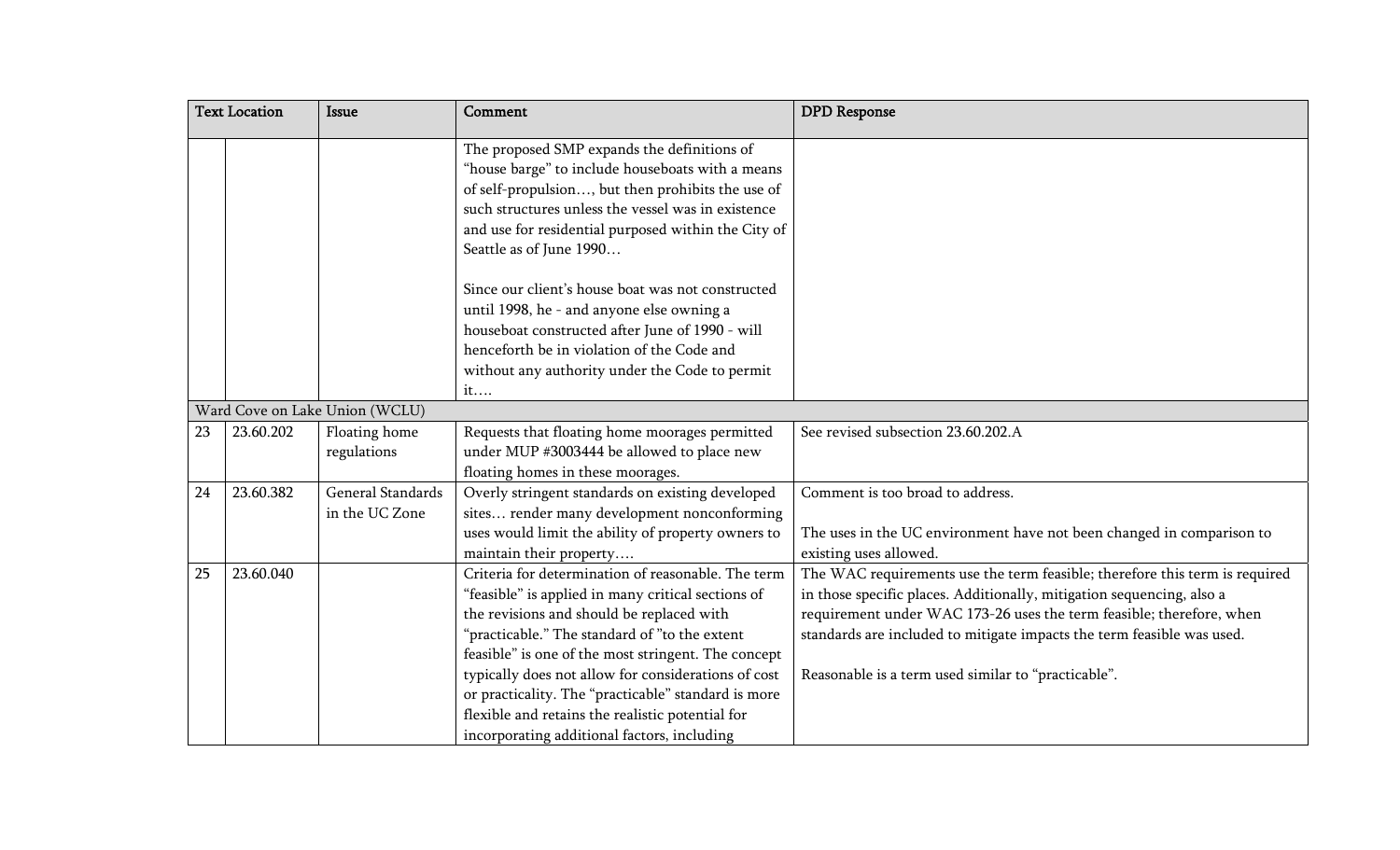|    | <b>Text Location</b> | <b>Issue</b>                | Comment                                                                                                                                                                                                                                                                                                                                                                                                                                                                                                                                                                                                                                                                                               | <b>DPD</b> Response                                                                                                                                                                                                                                        |
|----|----------------------|-----------------------------|-------------------------------------------------------------------------------------------------------------------------------------------------------------------------------------------------------------------------------------------------------------------------------------------------------------------------------------------------------------------------------------------------------------------------------------------------------------------------------------------------------------------------------------------------------------------------------------------------------------------------------------------------------------------------------------------------------|------------------------------------------------------------------------------------------------------------------------------------------------------------------------------------------------------------------------------------------------------------|
|    |                      |                             | public costs and benefits considerations,<br>consistent with the WAC definition (173-26-<br>$020(13)$ ).                                                                                                                                                                                                                                                                                                                                                                                                                                                                                                                                                                                              |                                                                                                                                                                                                                                                            |
| 26 | 23.60.122            | Nonconforming<br>uses       | Sub B.2. This section includes a new requirement<br>that a conforming structure which contains non-<br>conforming uses, may not be substantially<br>improved or rebuilt. Sub C goes on to disallow<br>substantial improvement or reconstruction of<br>conforming structures or development containing<br>non conforming uses when they are destroyed by<br>the normal deterioration of structures constructed<br>in or over water. This section could have the<br>effect of amortizing nonconforming uses by<br>disallowing maintenance and repair of building<br>constructed over water or in the water. This<br>would affect portions of the WCLU property<br>which are built partially over water. | Maintenance and repair activities are always allowed, whether a building is<br>non-conforming or not.<br>Additionally, sub B.2 has been revised to include standards that allow<br>reconstruction of conforming structures containing non-conforming uses. |
| 27 | 23.60.124            | Nonconforming<br>structures | Sub B addresses structures located over<br>water or within the required shoreline setback<br>and precludes those structures from being<br>substantially improved unless it is to improve<br>access for the elderly and disabled or to<br>provide regulated public access. This standard<br>severely constrain the ability of WCLU to<br>maintain a commercial viable development in the<br>UC zone.                                                                                                                                                                                                                                                                                                   | Nonconforming structures are not a preferred development overwater or<br>within shoreline setbacks. The regulations standards provide a tiered approach<br>to nonconforming building and are included to meet the goals of the SMA<br>and SMP.             |
| 28 | 23.60.124            | Nonconforming<br>structures | excludes the normal deterioration of structures<br>constructed in or over water as an act of nature<br>that would allow their reconstruction. Where this<br>could have the greatest impact is in on the                                                                                                                                                                                                                                                                                                                                                                                                                                                                                               | See previous comment.<br>Additionally bulkheads and fill are not regulated under this site Section but<br>are regulated under Section 23.60.172.                                                                                                           |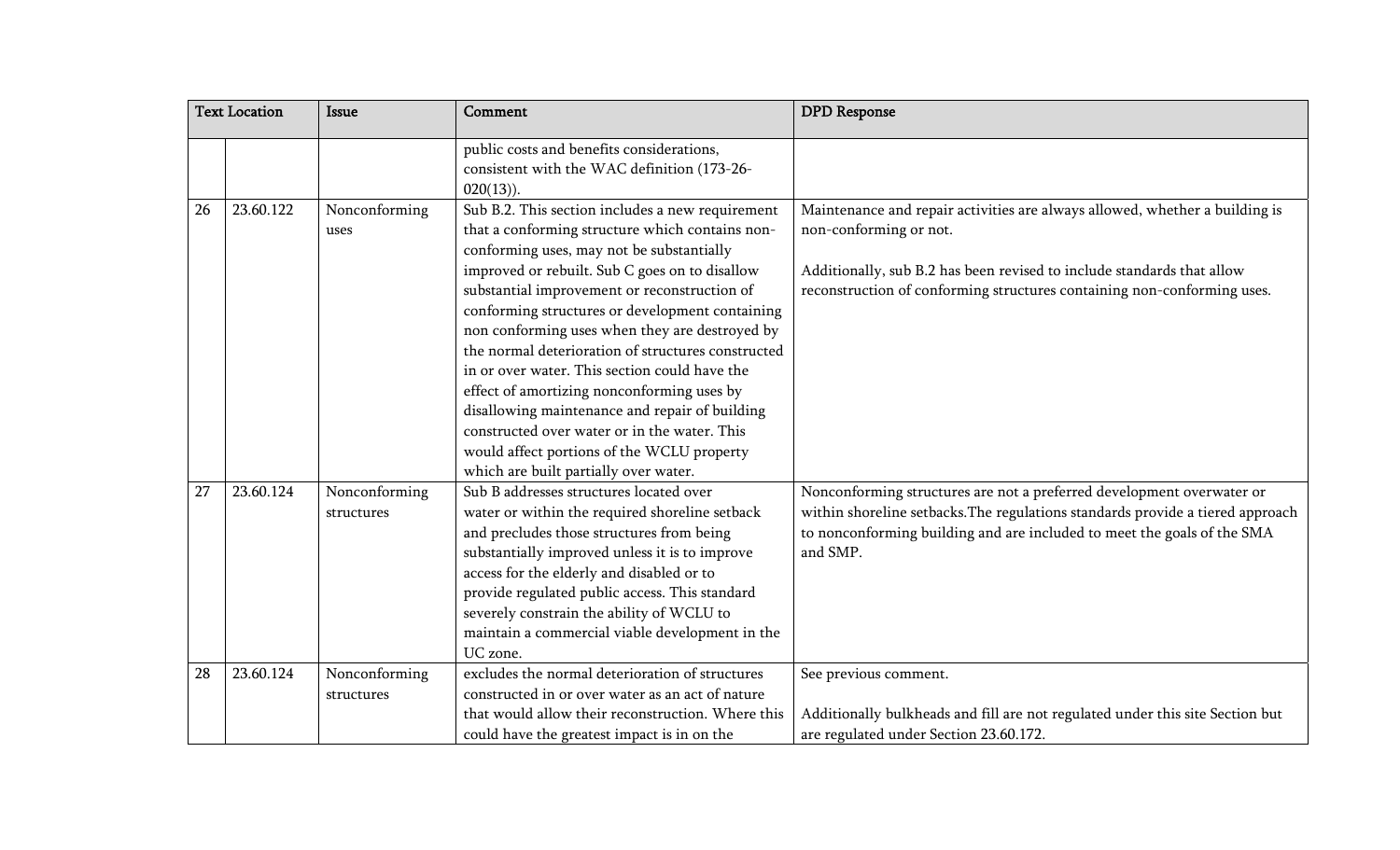|    | <b>Text Location</b> | <b>Issue</b>                                                | Comment                                                                                                                                                                                                                                                                                                                       | <b>DPD</b> Response                                                                                                                                                                                                                                                                                                                                              |
|----|----------------------|-------------------------------------------------------------|-------------------------------------------------------------------------------------------------------------------------------------------------------------------------------------------------------------------------------------------------------------------------------------------------------------------------------|------------------------------------------------------------------------------------------------------------------------------------------------------------------------------------------------------------------------------------------------------------------------------------------------------------------------------------------------------------------|
|    |                      |                                                             | bulkhead and filled areas of the WCLU property<br>which support a mix of water dependent and non<br>water dependent uses. Maintenance of the those<br>areas against deterioration is critical to the<br>continued use of the WCLU property.                                                                                   |                                                                                                                                                                                                                                                                                                                                                                  |
| 29 | Section<br>23.60.200 | Standards for<br>Marinas,<br>Commercial and<br>Recreational | New standards in this section may render the<br>commercial marinas owned by WCLU<br>nonconforming. Sub B includes standards for the<br>new operation of those marinas and best<br>management practices, many of which may<br>conflict with the practices already approved for<br>the WCLU development.                        | This section is regulations new marinas and will not affect the existing WCLU<br>marina.                                                                                                                                                                                                                                                                         |
| 30 | Section<br>23.60.382 | Uses in the UC<br>Environment.                              | Sub A, table section E9, only allows water<br>dependent uses on waterfront lots. This would<br>render some WCLU uses nonconforming.                                                                                                                                                                                           | DPD needs specific information regarding the uses at WCLU to respond to<br>this comment.                                                                                                                                                                                                                                                                         |
| 31 | Section<br>23.60.384 | Shoreline<br>Modifications in<br>the UC<br>Environment.     | Subsection B - breakwaters, jetties, groins, and<br>weirs, including Sub 1 and 2, only allows those<br>structures to support a shoreline conditional use.<br>This could undermine the ability of WCLU to<br>maintain it's existing bullheaded and fill that<br>supports uses rendered nonconforming by<br>preceding sections. | The regulation sited pertains to breakwaters, jetties, groins, and weirs not<br>bulkheads.<br>Additionally shoreline modification regulations have been reorganized and<br>are now regulated in one section. See Section 23.60.172 regarding bulkhead<br>regulations.<br>The required shoreline modification standards are very specific. See WAC<br>173-26-231. |
|    | Shilshole Liveaboard |                                                             |                                                                                                                                                                                                                                                                                                                               |                                                                                                                                                                                                                                                                                                                                                                  |
| 32 |                      |                                                             | Recommend (1) a different definition of<br>"liveaboard;"                                                                                                                                                                                                                                                                      | Revised as requested                                                                                                                                                                                                                                                                                                                                             |
| 33 |                      |                                                             | (2) modifications to the 25% proposed liveaboard<br>cap at recreational marinas;                                                                                                                                                                                                                                              | Proposal removed                                                                                                                                                                                                                                                                                                                                                 |
| 34 |                      |                                                             | (3) restoration of "home moorage" to the<br>definition of "Water-dependent use;"                                                                                                                                                                                                                                              | The deletion of "home moorage" has been taken out of context. Please re-read<br>that section and see that "home moorage refers to "floating home moorage" it                                                                                                                                                                                                     |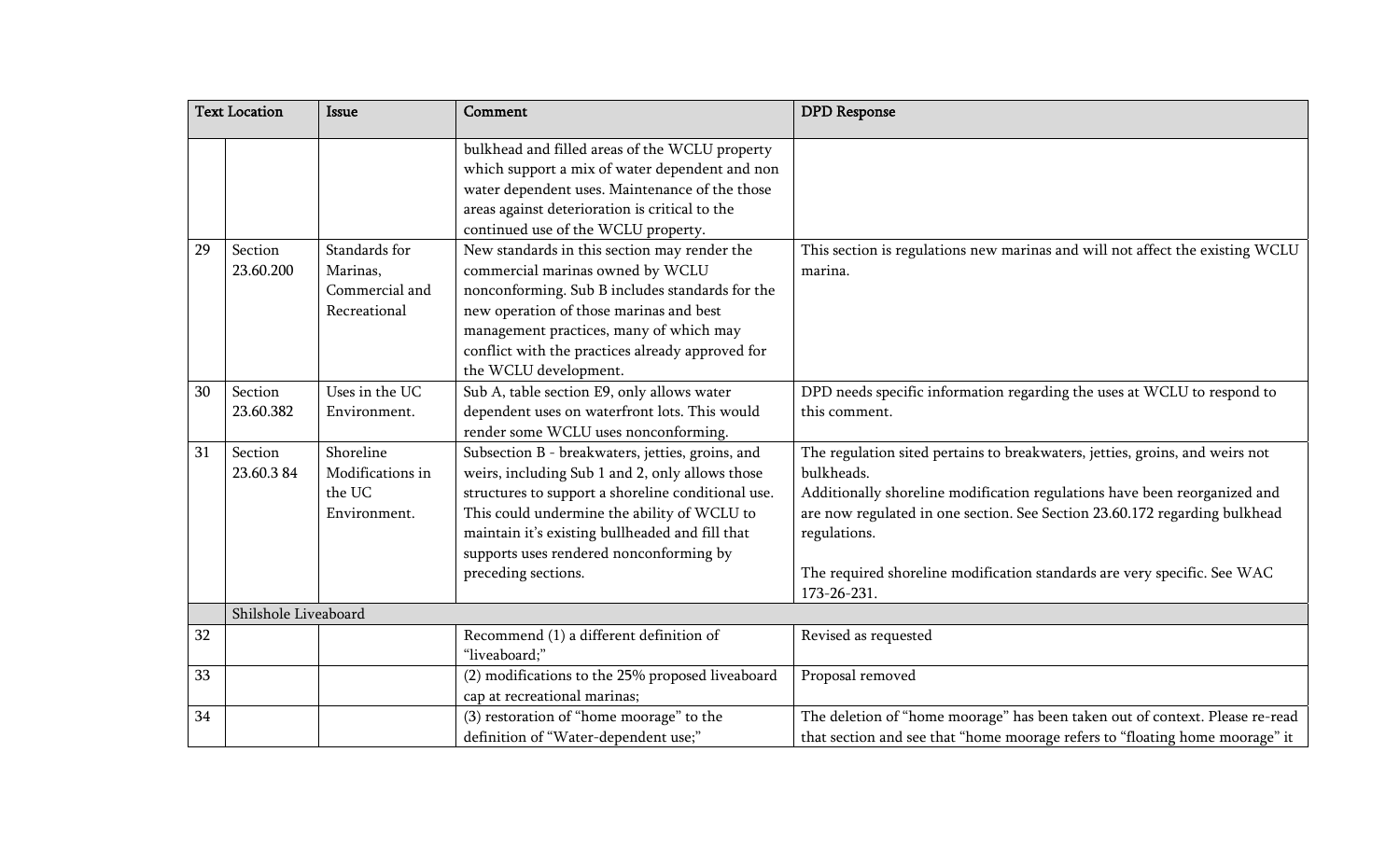|    | <b>Text Location</b> | <b>Issue</b>                      | Comment                                            | <b>DPD</b> Response                                                           |
|----|----------------------|-----------------------------------|----------------------------------------------------|-------------------------------------------------------------------------------|
|    |                      |                                   |                                                    | does not refer to recreational moorage that is used as a residence.           |
| 35 |                      |                                   | (4) requiring marina operators to make training    | DPD is working on the best method for handling gray water on recreational     |
|    |                      |                                   | available to all marina tenants in the use of Best | vessels.                                                                      |
|    |                      |                                   | Management Practices ("BMPs")                      |                                                                               |
| 36 |                      |                                   | An analysis of the materials listed above leads to | Clarification has been added to the code regarding vessels designed primarily |
|    |                      |                                   | the inevitable conclusion that authorized          | as residential use.                                                           |
|    |                      |                                   | liveaboards residing on recreational vessels,      |                                                                               |
|    |                      |                                   | properly moored in saltwater slips, have been      |                                                                               |
|    |                      |                                   | treated as indistinguishable from other liveaboard |                                                                               |
|    |                      |                                   | communities in the draft SMP. We believe this      |                                                                               |
|    |                      |                                   | has led to unnecessary regulation and a potential  |                                                                               |
|    |                      |                                   | reduction of the number of responsible             |                                                                               |
|    |                      |                                   | liveaboards.                                       |                                                                               |
|    |                      | Washington Liveaboard Association |                                                    |                                                                               |
| 37 | 23.60.944            |                                   | Definiton of liveaboard                            | Revised as requested                                                          |
| 38 |                      |                                   | 25% cap on liveaboard use                          | Proposal removed                                                              |
| 39 |                      |                                   | Suggest following definition of "House barge       | Revised house barge definition as suggested.                                  |
|    |                      |                                   | (houseboat, dwelling unit vessel, ?)" means a      |                                                                               |
|    |                      |                                   | vessel, with or without means of self propulsion   | See response to comment #22 above.                                            |
|    |                      |                                   | and steering equipment or capability, that in its  |                                                                               |
|    |                      |                                   | current configuration is principally designed for  |                                                                               |
|    |                      |                                   | and obtains the greatest part of its fair market   |                                                                               |
|    |                      |                                   | value as a place of long term residence.           |                                                                               |
| 40 |                      | Limitations on                    | Limitations on houseboats/barges should be         | See response to comments #22.                                                 |
|    |                      | House Barges                      | worked out directly between the City and that      |                                                                               |
|    |                      |                                   | community. Based on the history of the existing    |                                                                               |
|    |                      |                                   | barge home grandfathered permits, the logistics of |                                                                               |
|    |                      |                                   | maintaining and enforcement of even a simple       |                                                                               |
|    |                      |                                   | system is a tall order for a city strapped for man |                                                                               |
|    |                      |                                   | hours and funding. Coming up with a simple         |                                                                               |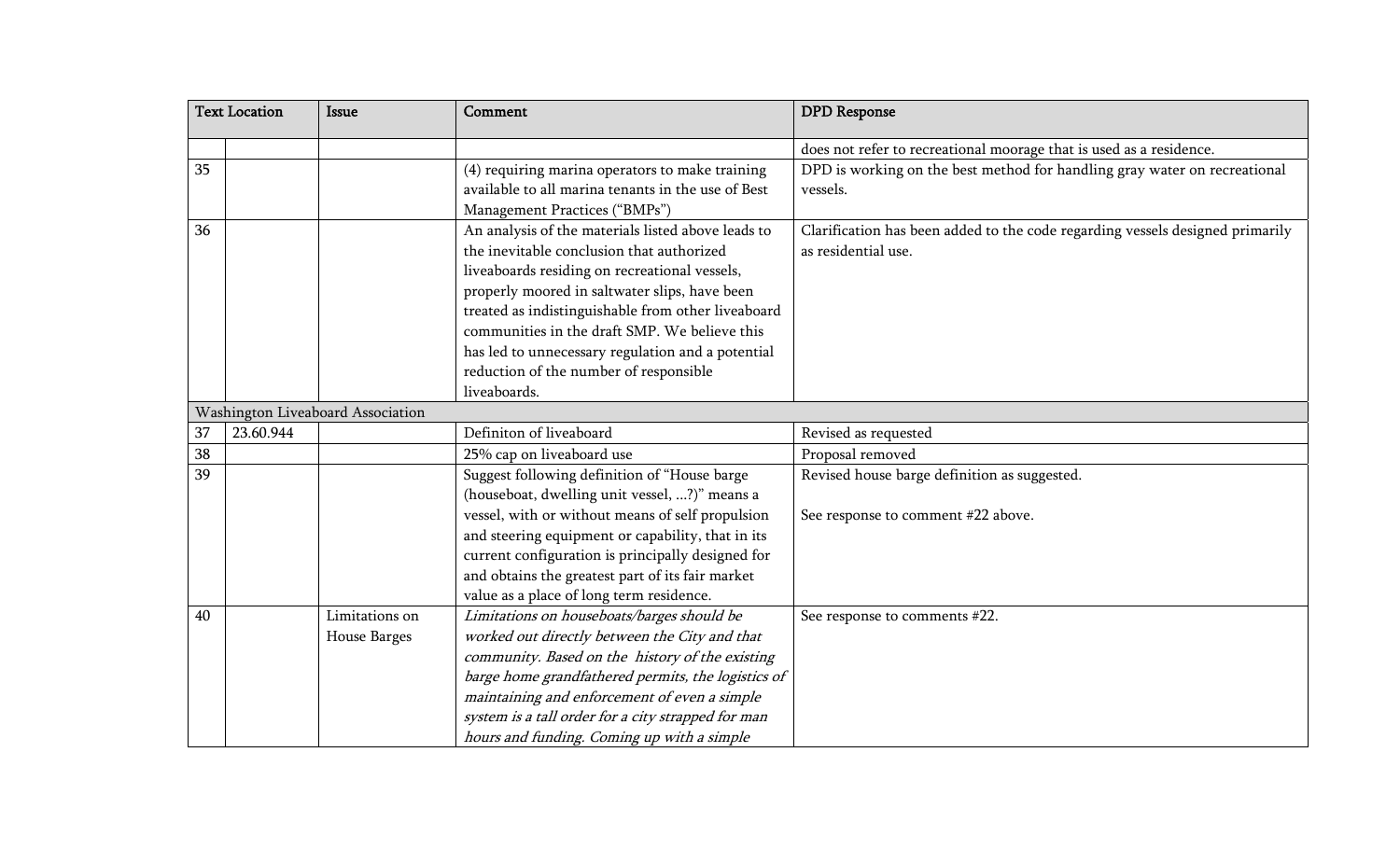|    | <b>Text Location</b> | Issue                     | Comment                                                                                                                                                                                                                                                                                                                                                                                                                                                                                                                                                                                                                                                                                                                                    | <b>DPD</b> Response                                                                             |
|----|----------------------|---------------------------|--------------------------------------------------------------------------------------------------------------------------------------------------------------------------------------------------------------------------------------------------------------------------------------------------------------------------------------------------------------------------------------------------------------------------------------------------------------------------------------------------------------------------------------------------------------------------------------------------------------------------------------------------------------------------------------------------------------------------------------------|-------------------------------------------------------------------------------------------------|
|    |                      |                           | system will be a challenge and essential to an<br>acceptable solution.                                                                                                                                                                                                                                                                                                                                                                                                                                                                                                                                                                                                                                                                     |                                                                                                 |
| 41 |                      | Water Dependent<br>Status | Historically, living aboard a conventional vessel<br>has been categorized as a water dependent use by<br>the nature of the vessel involved. Changing that<br>status would also have the the unintended<br>consequence of driving the issue underground<br>with the previously mentioned loss of control<br>over best practices and other positive efforts. The<br>recent change in state law regarding the floating<br>home community complicates the issue both by<br>conflating the terms floating home and houseboat,<br>and by granting a more favorable status for over<br>water residences than would be accorded to<br>liveaboards on properly moored recreational<br>vessels                                                       | DPD has not proposed changes to the definition of water-dependent use to<br>include liveaboard. |
| 42 |                      | Gray Water                | Because gray water regulation will affect all<br>vessels and the most cost effective immediate<br>reduction in pollution is achieved through BMP's,<br>the WLA position is to encourage all liveaboards<br>to: Demonstrate and document the existing on<br>board equipment and procedures that attain or<br>approximate the objectives of gray water handling<br>to have the least impact to ecological functions in<br>reasonable consideration of the costs and<br>contemporary alternatives for their specific vessel.<br>Regulations or restrictions that encourage and<br>reward those efforts by individuals are a positive<br>environmental influence. In contrast, a one-size-<br>fits-all mandate may be counterproductive. Other | DPD continues to work on this issue.                                                            |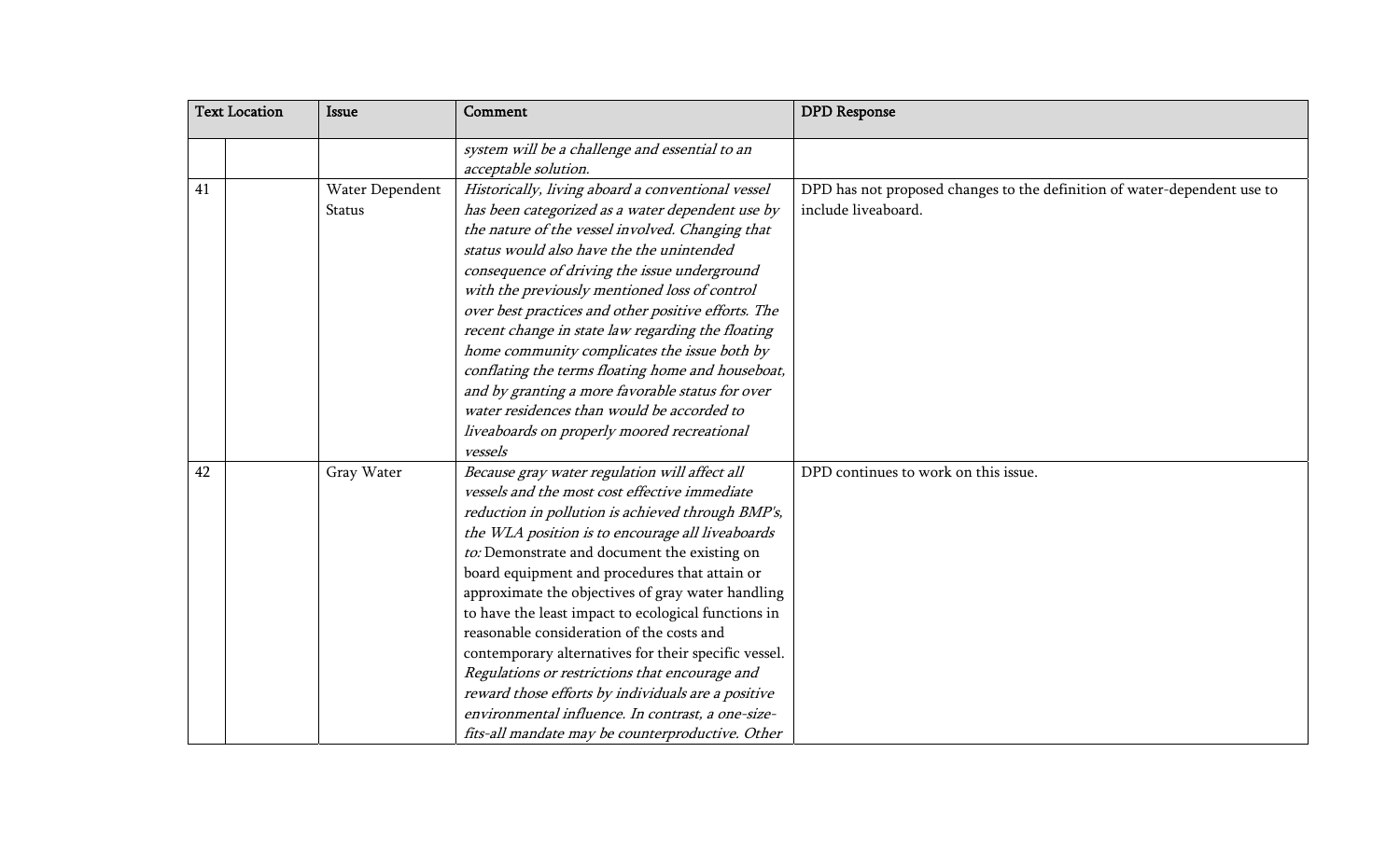| <b>Text Location</b> | <b>Issue</b> | Comment                                                                                                                                                                                                                                                                                                                                                                                                                                                                                                                                                                                                                                                                                                                                                                                            | <b>DPD</b> Response |
|----------------------|--------------|----------------------------------------------------------------------------------------------------------------------------------------------------------------------------------------------------------------------------------------------------------------------------------------------------------------------------------------------------------------------------------------------------------------------------------------------------------------------------------------------------------------------------------------------------------------------------------------------------------------------------------------------------------------------------------------------------------------------------------------------------------------------------------------------------|---------------------|
|                      |              | organizations in support of wider marine<br>industries have and are doing credible work in<br>these areas at both the state and national levels                                                                                                                                                                                                                                                                                                                                                                                                                                                                                                                                                                                                                                                    |                     |
|                      |              | and the WLA position is to defer to these larger<br>efforts as a long term solution for all vessels.<br>The most effective immediate effort will be in<br>education and outreach areas. The draft SMPs<br>provide that marina operators are required to<br>develop a best management practices document<br>for marina tenants that address the requirements<br>of subsection 23.60.200.B.2 - 23.60.200.B.6. It also                                                                                                                                                                                                                                                                                                                                                                                |                     |
|                      |              | indicates that moorage agreements shall include<br>the BMPs document and a section that states that<br>by signing the moorage agreement the tenant has<br>read and agrees to comply with the BMPs.<br>The WLA recommends adding a seventh<br>subsection that reads: Marina operators to offer<br>training in BMPs for all marina tenants at least<br>once each year. Documentation of training made<br>available to tenants is to be maintained by the<br>marina and provided upon written request of the<br>Director not more frequently than annually.<br>Marina operators are encouraged to utilize the<br>services of qualified volunteer organizations such<br>as liveaboard associations or other<br>environmentally concerned maritime groups to<br>provide this training to marina tenants |                     |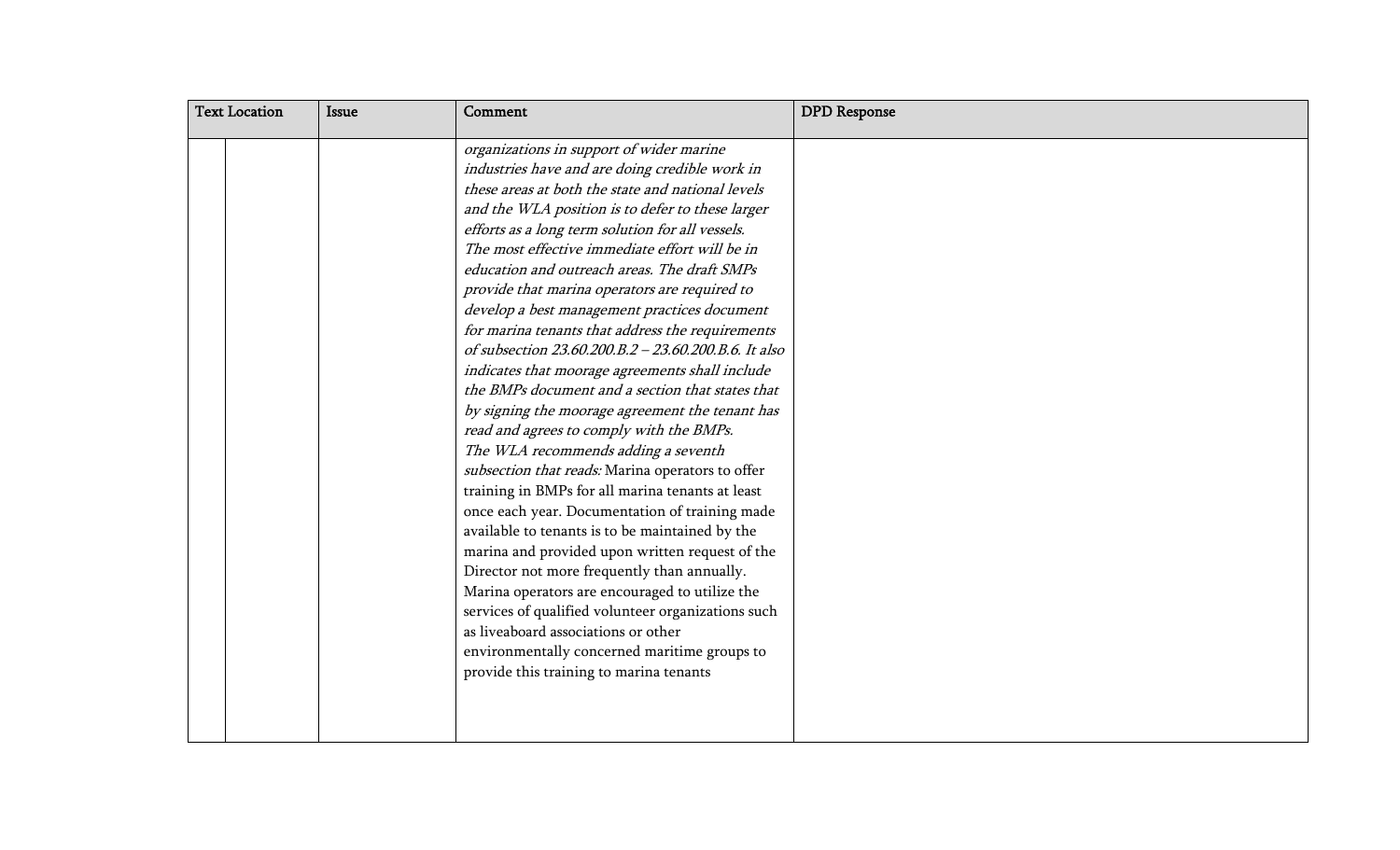|    | <b>Text Location</b>                                                                                                                                                                                                                                                                                                                                                        | <b>Issue</b> | Comment                                              | <b>DPD</b> Response                                                        |  |
|----|-----------------------------------------------------------------------------------------------------------------------------------------------------------------------------------------------------------------------------------------------------------------------------------------------------------------------------------------------------------------------------|--------------|------------------------------------------------------|----------------------------------------------------------------------------|--|
|    | Pattie Bishop, Erlin Loving, Katherine Bragdon & Ted Lockery, Bill Cirino, Carolyn Reid, Dan Peterson, Janet Stannard, Reid Saaris, Natalie Potok, Heida Brenneke, Gary L.<br>Peterson Jr., Sharon Creason, Arlyn Kerr, Barbara Engram, Les Kerr, shelli beaver, Faith Fogarty, Virginia Powers, Dan Iverson, Timothy Hutchinson, Elke Rolfes, Kelly<br>Slemko, Emma Levitt |              |                                                      |                                                                            |  |
| 43 |                                                                                                                                                                                                                                                                                                                                                                             | Liveaboard   | 25% limitation on liveaboard                         | See response to comment #33                                                |  |
| 44 |                                                                                                                                                                                                                                                                                                                                                                             | Liveaboard   | Gray Water                                           | Gray water from house barges is prohibited from being discharged.          |  |
| 45 |                                                                                                                                                                                                                                                                                                                                                                             | Liveaboard   | The regulations seem to prohibit any house barges    | See response to comments #22.                                              |  |
|    |                                                                                                                                                                                                                                                                                                                                                                             |              | which did not exist before June, 1990. Their home    |                                                                            |  |
|    |                                                                                                                                                                                                                                                                                                                                                                             |              | was completed in 1994, and has been at the same      |                                                                            |  |
|    |                                                                                                                                                                                                                                                                                                                                                                             |              | Lake Union site since then. They moved to this       |                                                                            |  |
|    |                                                                                                                                                                                                                                                                                                                                                                             |              | area in 2010 searched for a home to invest in,       |                                                                            |  |
|    |                                                                                                                                                                                                                                                                                                                                                                             |              | pooled their resources, purchased this home,         |                                                                            |  |
|    |                                                                                                                                                                                                                                                                                                                                                                             |              | moved in, and have invested in improvements.         |                                                                            |  |
|    |                                                                                                                                                                                                                                                                                                                                                                             |              | They faithfully follow the best management           |                                                                            |  |
|    |                                                                                                                                                                                                                                                                                                                                                                             |              | practices listed in the regulations, including using |                                                                            |  |
|    |                                                                                                                                                                                                                                                                                                                                                                             |              | pump-out services, recycling, and non-toxic          |                                                                            |  |
|    |                                                                                                                                                                                                                                                                                                                                                                             |              | materials, etc.                                      |                                                                            |  |
|    | Lake Union Liveaboard Association                                                                                                                                                                                                                                                                                                                                           |              |                                                      |                                                                            |  |
| 46 |                                                                                                                                                                                                                                                                                                                                                                             | Liveaboard   | 1. The definition of a House Barge and the           | See response to comments #22.                                              |  |
|    |                                                                                                                                                                                                                                                                                                                                                                             |              | associated prohibition of these.                     |                                                                            |  |
| 47 |                                                                                                                                                                                                                                                                                                                                                                             |              | 2. The regulation of the percentage of liveaboards.  | See response to comment #33                                                |  |
| 48 |                                                                                                                                                                                                                                                                                                                                                                             |              | 3. The definition of Liveaboard status.              | See response to comment #32                                                |  |
|    | Gary E. Spanner                                                                                                                                                                                                                                                                                                                                                             |              |                                                      |                                                                            |  |
| 49 |                                                                                                                                                                                                                                                                                                                                                                             |              | Defining house barge                                 | See response to comments #22.                                              |  |
| 50 |                                                                                                                                                                                                                                                                                                                                                                             |              | 25% limit on liveaboards will take care of the gray  | See response to comment #33                                                |  |
|    |                                                                                                                                                                                                                                                                                                                                                                             |              | water problem                                        | Gray water is a problem requirements are included in the proposed          |  |
|    |                                                                                                                                                                                                                                                                                                                                                                             |              |                                                      | regulations.                                                               |  |
|    | Dick Schwartz                                                                                                                                                                                                                                                                                                                                                               |              |                                                      |                                                                            |  |
| 51 |                                                                                                                                                                                                                                                                                                                                                                             | Liveaboard   | Gray water and restrictions regarding use of         | The Shoreline Master Program regulates uses on and within 200-ft of the    |  |
|    |                                                                                                                                                                                                                                                                                                                                                                             |              | pesticides, herbicides and other toxins by people    | shoreline. This area is called the Shoreline District. Furthermore the WAC |  |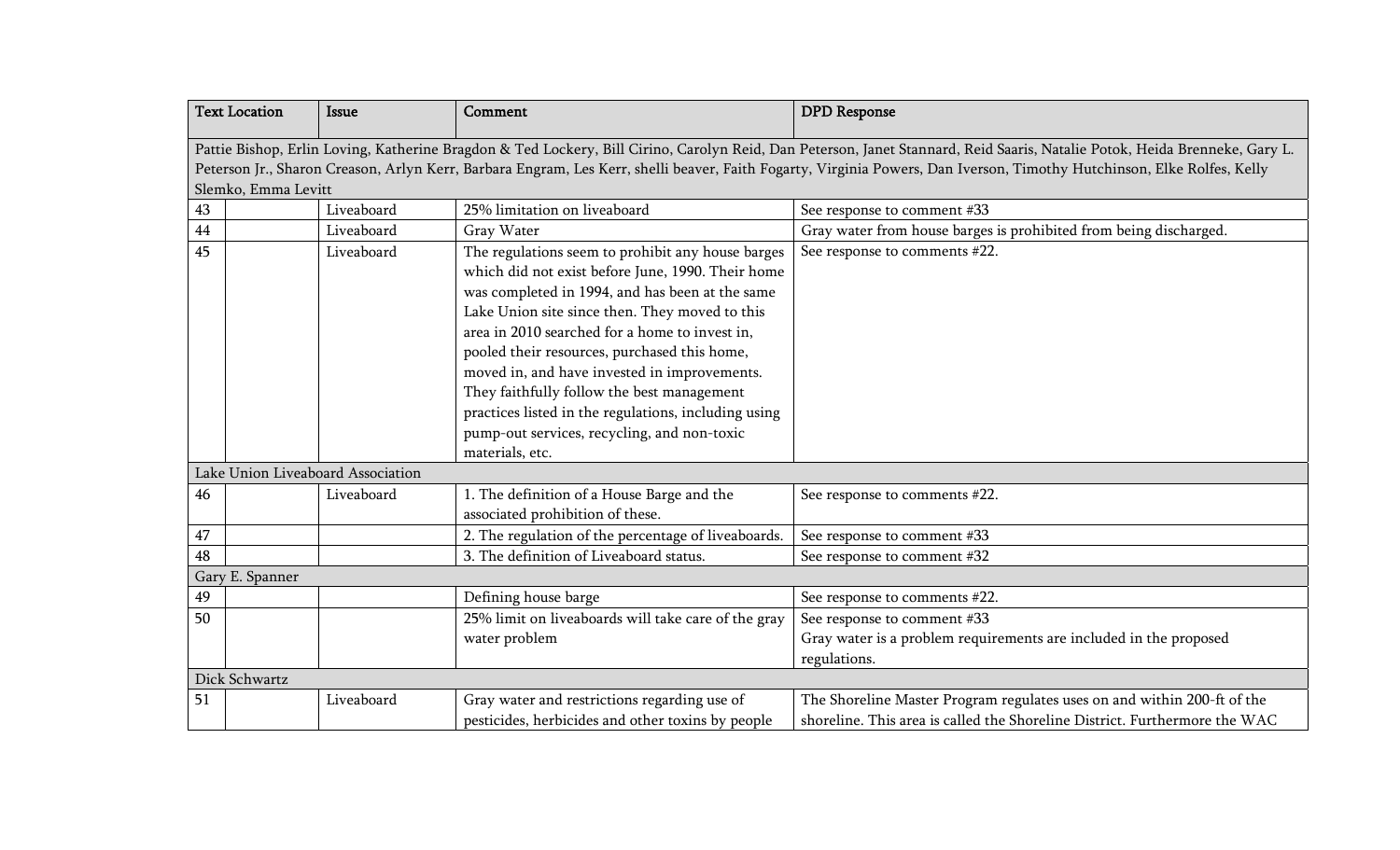| <b>Issue</b> | Comment                                                                                                                                                                                                                                                                                                                                                                                 | <b>DPD</b> Response                                                                                                                                                                                                                                                                                                                                                                                                                                                                                                                                                                                                                                                                                                                                                                                                                                                                                                 |
|--------------|-----------------------------------------------------------------------------------------------------------------------------------------------------------------------------------------------------------------------------------------------------------------------------------------------------------------------------------------------------------------------------------------|---------------------------------------------------------------------------------------------------------------------------------------------------------------------------------------------------------------------------------------------------------------------------------------------------------------------------------------------------------------------------------------------------------------------------------------------------------------------------------------------------------------------------------------------------------------------------------------------------------------------------------------------------------------------------------------------------------------------------------------------------------------------------------------------------------------------------------------------------------------------------------------------------------------------|
|              | who live over the water and comparison of the<br>amount of pollutions that is generated by upland<br>residences.                                                                                                                                                                                                                                                                        | requires the City to manage pollution caused by liveaboard vessels WAC 173-<br>26-241 and any other use within the Shoreline District. This is one of the<br>goals of the SMP update.                                                                                                                                                                                                                                                                                                                                                                                                                                                                                                                                                                                                                                                                                                                               |
|              |                                                                                                                                                                                                                                                                                                                                                                                         | Regarding pollution that comes from uses outside the Shoreline District the<br>City invests time and money into programs that help decrease the amount of<br>pollution caused by these uses outside the Shoreline District. Please see SPU's<br>website for the many programs that the City operates to reduce pollutions. I<br>have included a few of these websites below for you convenience.<br>http://www.seattle.gov/util/Directory/index.asp<br>http://www.seattle.gov/util/Services/Garbage/KeepSeattleClean/index.asp<br>http://www.seattle.gov/util/Services/Yard/index.asp<br>http://www.seattle.gov/util/About_SPU/Management/SPU_&_the_Environment/SalmonFriendlySea<br>ttle/index.htm                                                                                                                                                                                                                 |
|              | 25% limit on liveaboard slips                                                                                                                                                                                                                                                                                                                                                           | Seer response to comment #33                                                                                                                                                                                                                                                                                                                                                                                                                                                                                                                                                                                                                                                                                                                                                                                                                                                                                        |
|              |                                                                                                                                                                                                                                                                                                                                                                                         |                                                                                                                                                                                                                                                                                                                                                                                                                                                                                                                                                                                                                                                                                                                                                                                                                                                                                                                     |
| Burden.      | obligation to satisfy a burden of proof that the<br>existing system of building codes, definitions,<br>setbacks, regulations, and restrictions are<br>inadequate or deficient in some way and that the<br>status quo needs to be changed. From the<br>evidence the Department of Planning and<br>Development has put forward I don't believe the<br>City has fulfilled that obligation. | Additionally The Washington State Department of Ecology (Ecology) has<br>mandated that all local jurisdictions update their Shoreline Master Programs<br>(SMP) to meet Ecology's new SMP requirements established in WAC 173-26.<br>Shorelines within the State of Washington are governed by the Shoreline<br>Management Act (SMA), which establishes goals, polices and regulations that<br>regulate uses and development within 200 feet of shorelines. To implement<br>the SMA, Ecology establishes the SMP requirements through WAC 173-26.<br>These requirements address a variety of issues including shoreline uses,<br>modifications, public access, vegetation conservation, critical areas, flood<br>hazard reduction, water quality, and archeological and historic resources.<br>The update process and policy outcomes must comply with the new<br>requirements established by Ecology under the SMA. |
|              | Evidentiary                                                                                                                                                                                                                                                                                                                                                                             | First it is necessary to establish that the City has a                                                                                                                                                                                                                                                                                                                                                                                                                                                                                                                                                                                                                                                                                                                                                                                                                                                              |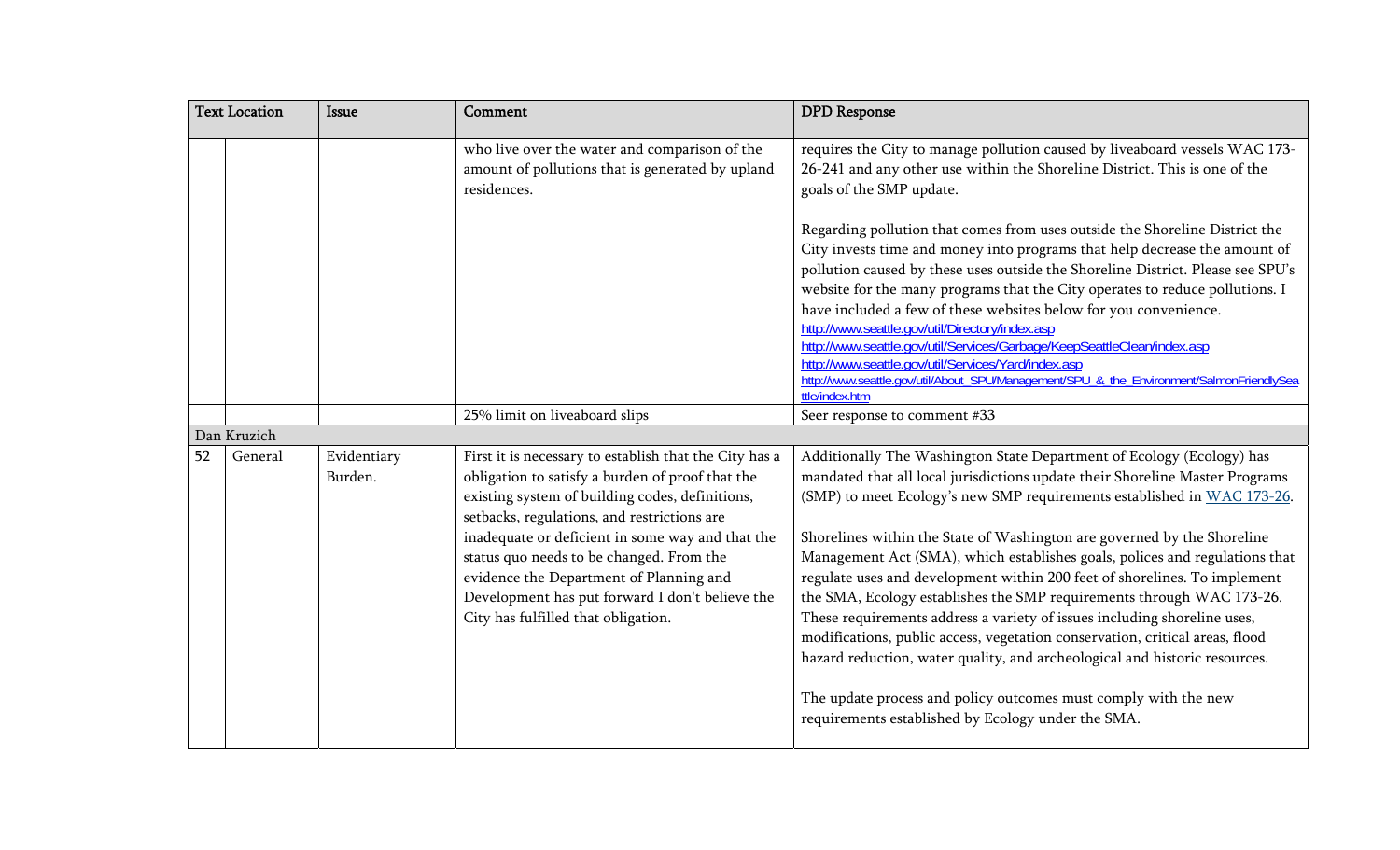|                 | <b>Text Location</b> | <b>Issue</b> | Comment                                                                                                                                                                                                                                                                                                                                                                                                                                                                                                        | <b>DPD</b> Response                                                                                                                                                                                                                                                                                                                                                                                                                                                                                                                       |
|-----------------|----------------------|--------------|----------------------------------------------------------------------------------------------------------------------------------------------------------------------------------------------------------------------------------------------------------------------------------------------------------------------------------------------------------------------------------------------------------------------------------------------------------------------------------------------------------------|-------------------------------------------------------------------------------------------------------------------------------------------------------------------------------------------------------------------------------------------------------------------------------------------------------------------------------------------------------------------------------------------------------------------------------------------------------------------------------------------------------------------------------------------|
|                 |                      |              |                                                                                                                                                                                                                                                                                                                                                                                                                                                                                                                | The SMA establishes three major policy goals for SMPs:<br>1. Preferred Shoreline Uses: The SMA establishes preferred uses in<br>order to prioritize water-oriented uses and ensure that land uses are<br>appropriate for the environmental context.                                                                                                                                                                                                                                                                                       |
|                 |                      |              |                                                                                                                                                                                                                                                                                                                                                                                                                                                                                                                | 2. Environmental Protection: The SMA requires protections for<br>shoreline natural resources, including "the land and its vegetation<br>and wildlife, and the water of the state and their aquatic life" to<br>ensure no net loss of environmental function.                                                                                                                                                                                                                                                                              |
|                 |                      |              |                                                                                                                                                                                                                                                                                                                                                                                                                                                                                                                | 3. Public Access: The SMA promotes public access to the water by<br>mandating inclusion of a public access element in local SMPs and<br>requiring provisions to ensure that new development maintains<br>public access features.                                                                                                                                                                                                                                                                                                          |
|                 |                      |              |                                                                                                                                                                                                                                                                                                                                                                                                                                                                                                                | DPD has uses all of the above mentioned information to update the SMP as<br>required by the Department of Ecology.                                                                                                                                                                                                                                                                                                                                                                                                                        |
| 53              |                      |              | At the public meeting on March 8, 2011 you<br>stated that the City was trying to establish a<br>baseline from which to measure future<br>improvements to the shoreline ecology. This<br>suggest to me that the Planning Department<br>doesn't have a standard to judge that the current<br>system is not a improvement of the conditions<br>that existed before. It would therefor be equally<br>correct to say that the current system has made<br>improvements to the conditions that existed<br>previously. | Clarification regarding information provided at the March 8th meeting. As<br>part of the SMP update a Shoreline Inventory and Characterization Report is<br>required. This work has provided the City with the baseline that the<br>commenter is referring to.<br>The Shoreline Inventory and Characterization Report can be found at:<br>http://www.seattle.gov/dpd/Planning/ShorelineMasterProgramUpdate/ReportsMat<br>erials/default.asp<br>The report is located under the Supporting Material heading toward the end<br>of the page. |
| 54              |                      |              | Definition of house barge                                                                                                                                                                                                                                                                                                                                                                                                                                                                                      | See response to comments #22.                                                                                                                                                                                                                                                                                                                                                                                                                                                                                                             |
| $\overline{55}$ |                      |              | In my experience, equally valid to what evidence                                                                                                                                                                                                                                                                                                                                                                                                                                                               | The improved ecological conditions stated in the comments are the result of                                                                                                                                                                                                                                                                                                                                                                                                                                                               |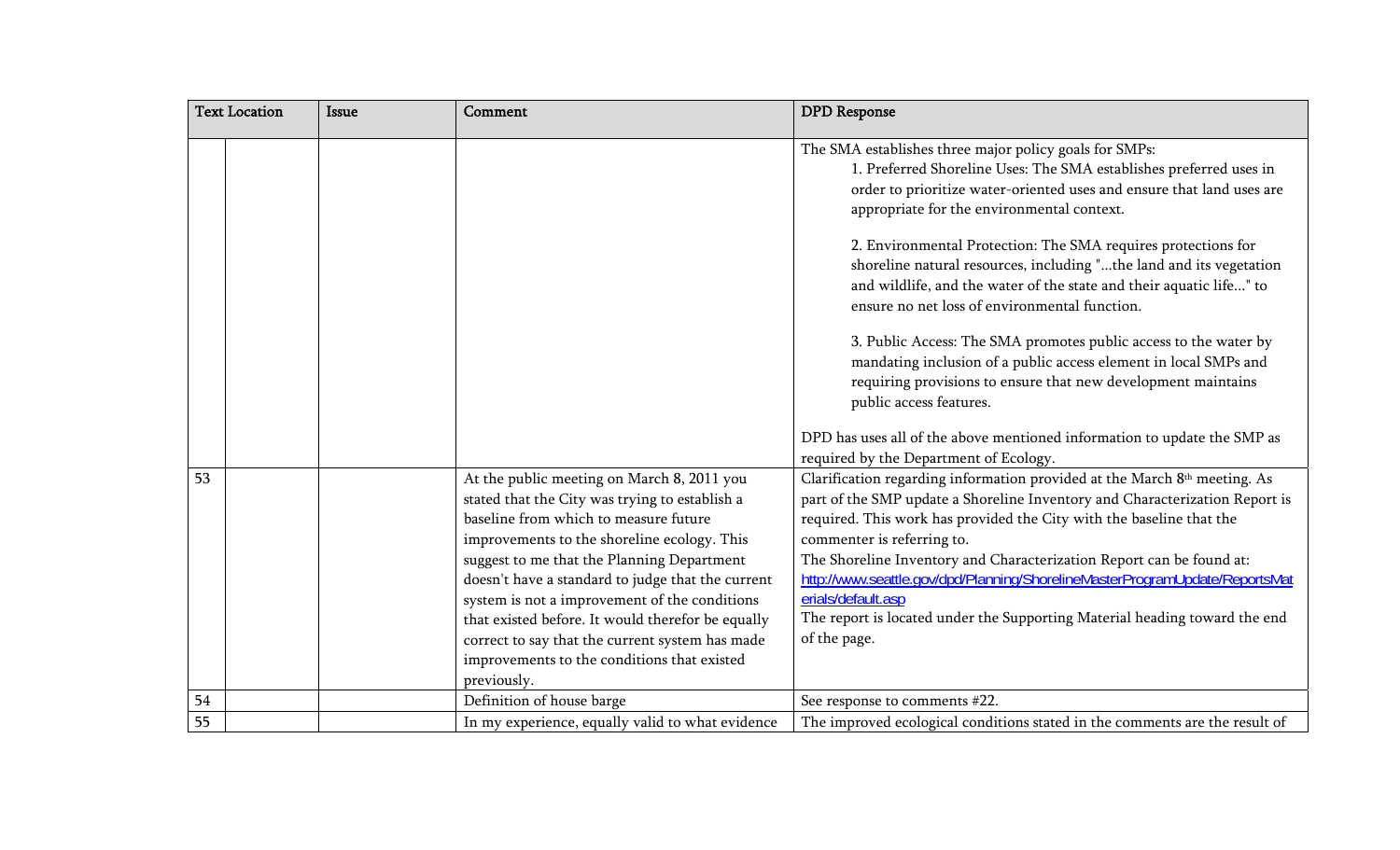|    | <b>Text Location</b> | <b>Issue</b>                                                                                                            | Comment                                                                                                                                                                                                                                                                                                                                                                                                                                                                                                                                                                              | <b>DPD</b> Response                                                                                                                                                                                                                                                                                                                             |
|----|----------------------|-------------------------------------------------------------------------------------------------------------------------|--------------------------------------------------------------------------------------------------------------------------------------------------------------------------------------------------------------------------------------------------------------------------------------------------------------------------------------------------------------------------------------------------------------------------------------------------------------------------------------------------------------------------------------------------------------------------------------|-------------------------------------------------------------------------------------------------------------------------------------------------------------------------------------------------------------------------------------------------------------------------------------------------------------------------------------------------|
|    |                      |                                                                                                                         | you offer, there has been marked improvement<br>I have lived in the greater Seattle area for about<br>thirty years. Much of that on the water. before<br>Metro put in the sewer system around Lake<br>Washington I have seen where the water was so<br>contaminated that visibility was less than two feet<br>below the surface. There were occasions in the<br>summer especially that public beaches were                                                                                                                                                                           | improved regulations that have come into existence since the 1970's. Since<br>this time the following regulations have been implemented:<br>National Environmental Policy Act 1969<br>Washington State Environmental Policy Act 1971<br>Shoreline Management Act 1971<br>Coastal Zone Management Act 1972<br><b>Endangered Species Act 1973</b> |
|    |                      |                                                                                                                         | closed for weeks at a time due to fecal<br>contamination. When the sewer pipe was laid<br>offshore and pump stations built a dramatic<br>improvement came about. In fact a opposite<br>problem arose. Now the water was so clear that<br>sunlight would penetrate to the bottom and<br>Milflow weeds could grow. Then Milflow became<br>the problem. It would entangle boat props, and<br>come ashore were it would rot and spoil beaches.                                                                                                                                           | Clean Water Act 1977<br>These regulations have lead to improved water quality and habitat.                                                                                                                                                                                                                                                      |
| 56 |                      | How then can you<br>support a need for<br>a change in the<br>existing situation?<br>A change to<br>achieve "no<br>harm" | I would contend has already occurred. A existing<br>standard is in place. Your baseline exist. The<br>update to the Shoreline Management Plan simply<br>needs to identify the conditions that exist and<br>satisfy the Ecology Departments mandate. The<br>changes you propose are a push to supposably<br>make a further improvement not to do no further<br>harm and you haven't justified a change that<br>would offset the disruption, cost, and negative<br>consequences your purposed update would cause.<br>This burden is ruinous to necessary and desirable<br>development. | See response to comment #52                                                                                                                                                                                                                                                                                                                     |
| 57 |                      |                                                                                                                         | Includes comments from Kevin Bagley                                                                                                                                                                                                                                                                                                                                                                                                                                                                                                                                                  | See responses to the Lake Union Liveaboard Association comments submitted                                                                                                                                                                                                                                                                       |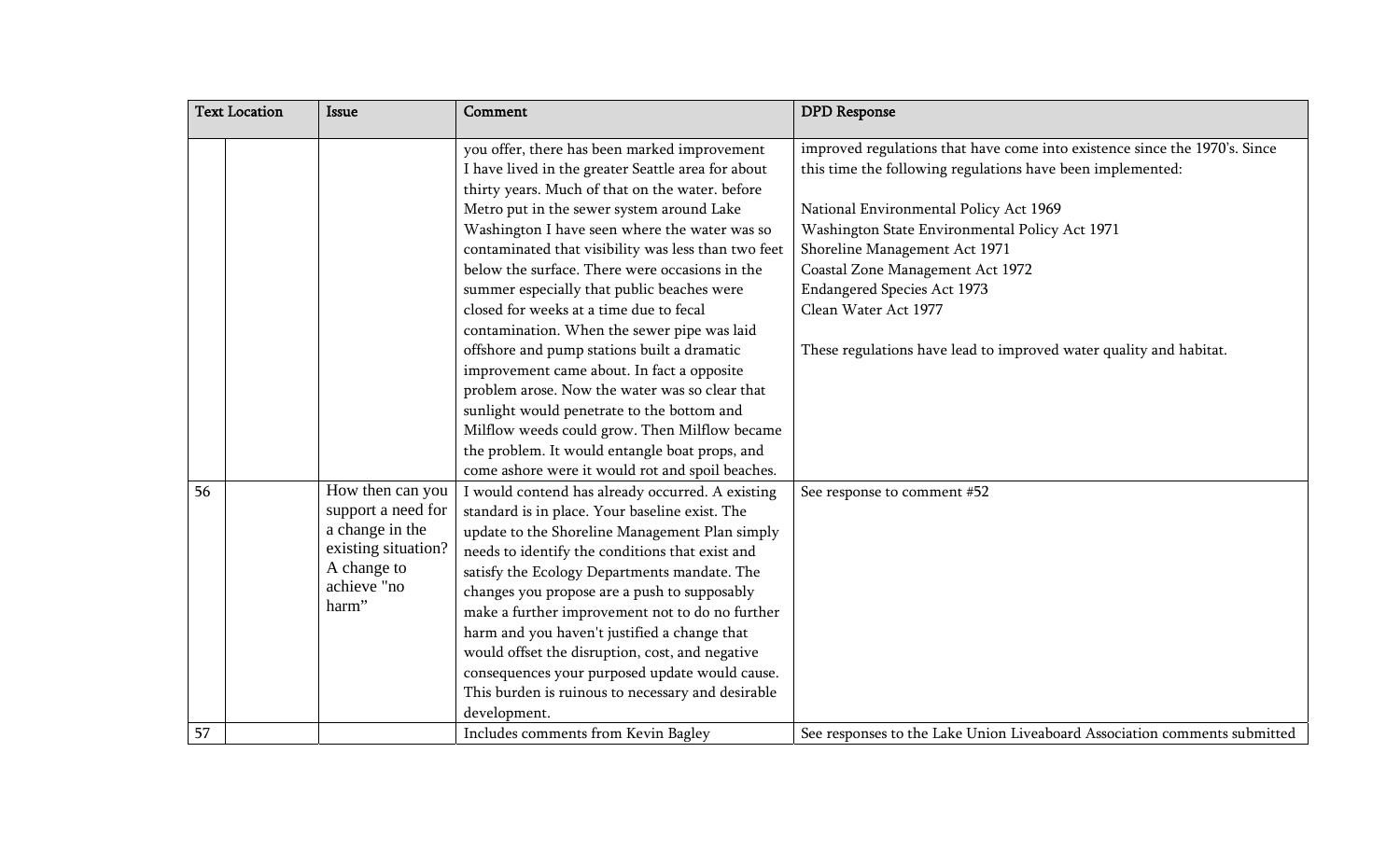|    | <b>Text Location</b> | <b>Issue</b>                         | Comment                                                                                                                                                                                                                                                                                                                                                                                                                                                                                                                        | <b>DPD</b> Response                                                                                                                                                                                                                                                                                                                                                                                                         |
|----|----------------------|--------------------------------------|--------------------------------------------------------------------------------------------------------------------------------------------------------------------------------------------------------------------------------------------------------------------------------------------------------------------------------------------------------------------------------------------------------------------------------------------------------------------------------------------------------------------------------|-----------------------------------------------------------------------------------------------------------------------------------------------------------------------------------------------------------------------------------------------------------------------------------------------------------------------------------------------------------------------------------------------------------------------------|
|    |                      |                                      |                                                                                                                                                                                                                                                                                                                                                                                                                                                                                                                                | by Kevin Bagley the president of this association. These comments are #46, 47<br>and 48 and refer the reader to responses #22, 32 and 33.                                                                                                                                                                                                                                                                                   |
| 58 |                      |                                      | I would add that your proposal summary dated<br>January 2011 says the Washington Shoreline<br>Management act establishes single-family<br>residences as a preferred use. Conversely WAC<br>332-30-171 liveaboard boats and houseboats. (1)<br>Application. This section applies only to house<br>boats and liveaboard boatson Department of<br>Natural Resources land. (2) Live-aboard boats,<br>Moorage of a live-aboard boat is a water-<br>dependent use. (3) Houseboats, moorage of a<br>houseboat is a wateroriented use. | The WAC refers to single family residences on dry land. Please see WAC 173-<br>26-241(3)(j), which states that overwater residences should be prohibited.<br>The WAC that is stated in the comment regulates WA DNR land not private<br>land or land owned by other state agencies, the federal government or local<br>municipalities. The WACs that regulate the Shorelines of the State are WAC<br>173-26 and WAC 173-27. |
| 59 |                      |                                      | If you are going to change a legal definition you<br>need a public hearing and process. Water-related<br>and Water-enjoyment have no legal definition.<br>You are trying to establish a stricter standard<br>usurping state law. The presumption lies in favor<br>of the state definition.                                                                                                                                                                                                                                     | No legal definitions are proposed to be changed. Definitions for terms used in<br>regulating Shorelines of the State are found in WAC 173-26 and 173-27 and<br>include definitions of water-dependent, water-enjoyment, water-oriented<br>and water-related uses.<br>See WAC 173-26-020(36), (37), (38) and (40).                                                                                                           |
| 60 |                      | Reduction in<br><b>Housing Stock</b> | The City has a long standing commitment to<br>protecting, promoting, and enhancing low and<br>moderately priced housing in Seattle. The<br>proposed changes to the Shoreline Management<br>Act would be to eliminated a significant number<br>of affordable homes. Some of the Cites housing<br>initiatives are a tax exemption program for<br>property owners who make a portion of their<br>properties affordable for moderate wage workers.                                                                                 | The City is required to comply with the Shoreline Master Program Guidelines<br>as described in the response to comment #52 and #58. The City does not rely<br>on residences overwater to meet its commitment to protecting, promoting,<br>and enhancing low and moderately priced housing for the citizens of Seattle.                                                                                                      |
| 61 |                      |                                      | In conclusion, the city should completely<br>reevaluate the proposed plan to take into                                                                                                                                                                                                                                                                                                                                                                                                                                         | Please see the City's website regarding the City's Shoreline Master Program<br>update process. City staff have conducted numerous outreach workshops and                                                                                                                                                                                                                                                                    |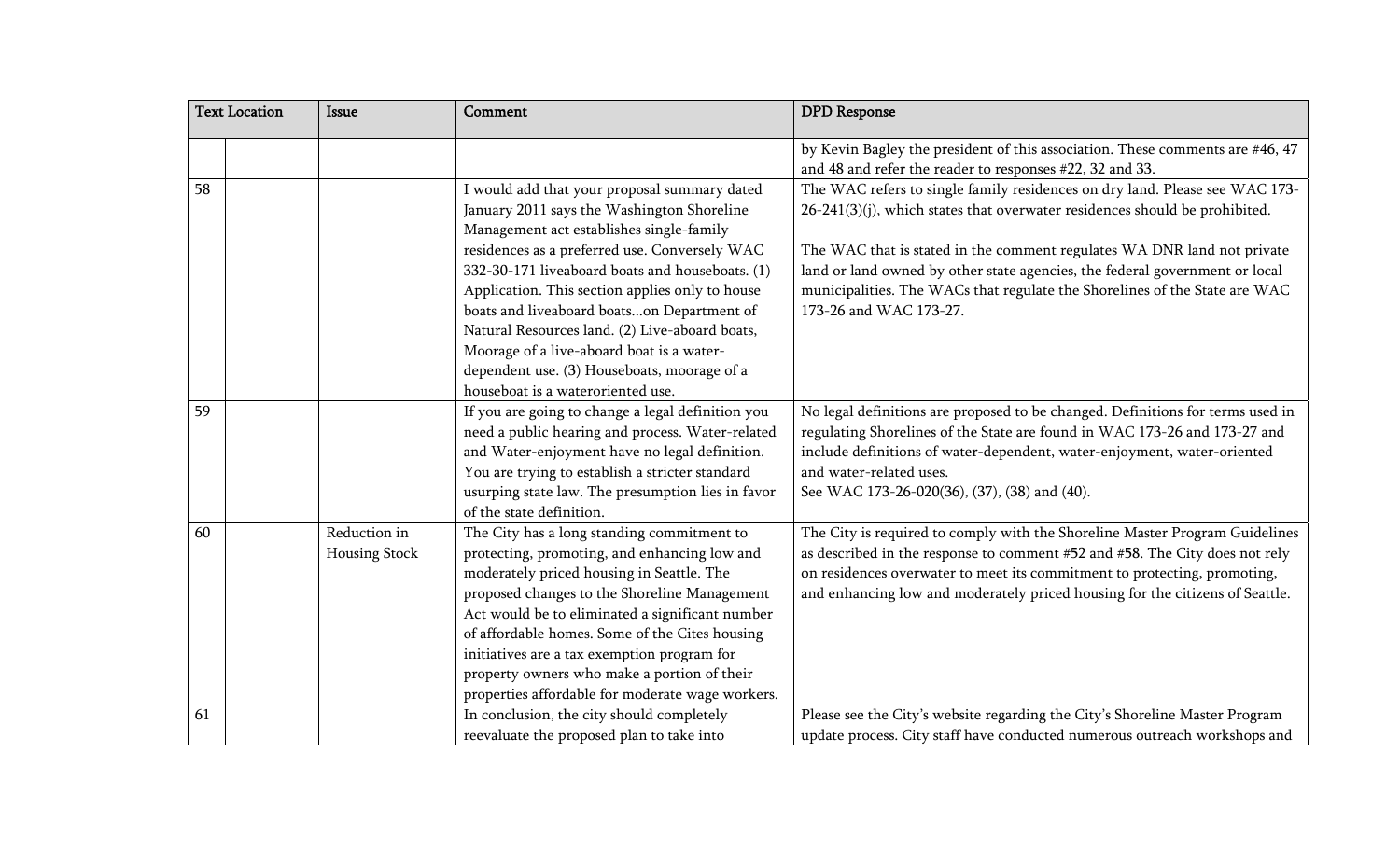|    | <b>Text Location</b> | <b>Issue</b>                             | Comment                                                                                                                                                                                                                                                                                                                                                                                                                                                                                                                                                                                                                                                                                                                    | <b>DPD</b> Response                                                                                                                                                                                                                                                                                                                                                                                                                                                                                                                                                                                                                                                                                                        |
|----|----------------------|------------------------------------------|----------------------------------------------------------------------------------------------------------------------------------------------------------------------------------------------------------------------------------------------------------------------------------------------------------------------------------------------------------------------------------------------------------------------------------------------------------------------------------------------------------------------------------------------------------------------------------------------------------------------------------------------------------------------------------------------------------------------------|----------------------------------------------------------------------------------------------------------------------------------------------------------------------------------------------------------------------------------------------------------------------------------------------------------------------------------------------------------------------------------------------------------------------------------------------------------------------------------------------------------------------------------------------------------------------------------------------------------------------------------------------------------------------------------------------------------------------------|
|    |                      |                                          | consideration the lack of justification with the<br>scientific knowledge that exist. The Department<br>of Planning and Development has a decided<br>prejudice against economic viability and access.<br>They have acted precipitously and without regard<br>to due process and public input or guidance. It<br>appears there is a culture of resistance and<br>rebellion in the staff of the Department. I am<br>reminded of a similar campaign of destructive<br>intervention by a previous Department of Public<br>Lands Commissioner Jennifer Belcher. A public<br>revolt forced her from office and her successor<br>restored sanity with the liveaboard community. I<br>hope the Department and the City Council will | meetings throughout the SMP update. There was a series of visioning<br>workshops that occurred between January and March of 2008, a Citizen<br>Advisory Committee process that consisted of monthly meetings between<br>May of 2008 through June of 2009. Two open houses on March of 2008 and<br>March of 2010 and staff have gone to community meetings as invited<br>including the North Seattle Industrial Assocaitoin meetings, Washington<br>Liveaboard Association, the Lake Union Asscoiation, Friends of Street Ends<br>and the Federation of Community Councils.<br>Reports and presentations from this outreach can be found at:<br>WAC 173-26-241(3)(j) states that overwater residences should be prohibited. |
|    |                      |                                          | recognize the radical misdirection this Shoreline<br>Management plan is taking.                                                                                                                                                                                                                                                                                                                                                                                                                                                                                                                                                                                                                                            |                                                                                                                                                                                                                                                                                                                                                                                                                                                                                                                                                                                                                                                                                                                            |
|    |                      | Jeff Reiter, Amanda Irtz & Wayne Summers |                                                                                                                                                                                                                                                                                                                                                                                                                                                                                                                                                                                                                                                                                                                            |                                                                                                                                                                                                                                                                                                                                                                                                                                                                                                                                                                                                                                                                                                                            |
| 62 |                      | liveaboard                               | Exempt Gas Works Park Marina from the live-<br>aboard cap                                                                                                                                                                                                                                                                                                                                                                                                                                                                                                                                                                                                                                                                  | See response to comment #33                                                                                                                                                                                                                                                                                                                                                                                                                                                                                                                                                                                                                                                                                                |
|    | Charles E. Weems     |                                          |                                                                                                                                                                                                                                                                                                                                                                                                                                                                                                                                                                                                                                                                                                                            |                                                                                                                                                                                                                                                                                                                                                                                                                                                                                                                                                                                                                                                                                                                            |
| 63 |                      | Homes as vessels                         | As a member of the Floating Homes Association I<br>wonder if the regulations imposed on us should<br>perhaps equally apply to the many new homes<br>appearing in Lake Union which are variously<br>called vessels, houseboats, and housebarges.<br>Clearly none adhere to the strict environmental<br>protections we already have in place for floating<br>homes such as sewage connection and no<br>dumping of anything much less gray water into<br>the lake.                                                                                                                                                                                                                                                            | See response to comment #22. The revised regulations regulate house barges<br>more similar to floating homes.<br>Additionally see revised Sections 23.60.204 and 23.60.214.                                                                                                                                                                                                                                                                                                                                                                                                                                                                                                                                                |